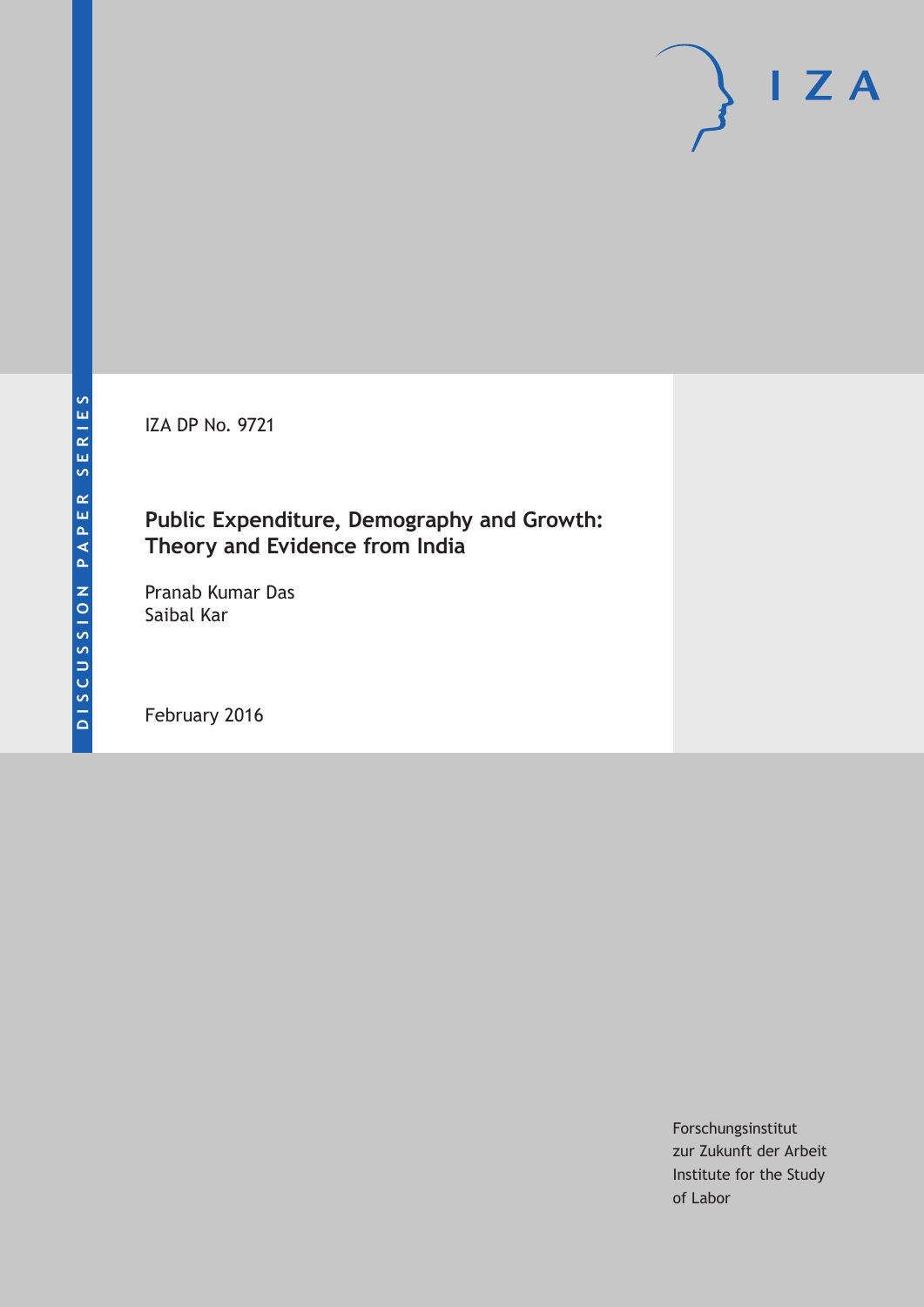# **Public Expenditure, Demography and Growth: Theory and Evidence from India**

## **Pranab Kumar Das**

*Center for Studies in Social Sciences, Calcutta* 

### **Saibal Kar**

*Center for Studies in Social Sciences, Calcutta and IZA* 

> Discussion Paper No. 9721 February 2016

> > IZA

P.O. Box 7240 53072 Bonn **Germany** 

Phone: +49-228-3894-0 Fax: +49-228-3894-180 E-mail: iza@iza.org

Any opinions expressed here are those of the author(s) and not those of IZA. Research published in this series may include views on policy, but the institute itself takes no institutional policy positions. The IZA research network is committed to the IZA Guiding Principles of Research Integrity.

The Institute for the Study of Labor (IZA) in Bonn is a local and virtual international research center and a place of communication between science, politics and business. IZA is an independent nonprofit organization supported by Deutsche Post Foundation. The center is associated with the University of Bonn and offers a stimulating research environment through its international network, workshops and conferences, data service, project support, research visits and doctoral program. IZA engages in (i) original and internationally competitive research in all fields of labor economics, (ii) development of policy concepts, and (iii) dissemination of research results and concepts to the interested public.

IZA Discussion Papers often represent preliminary work and are circulated to encourage discussion. Citation of such a paper should account for its provisional character. A revised version may be available directly from the author.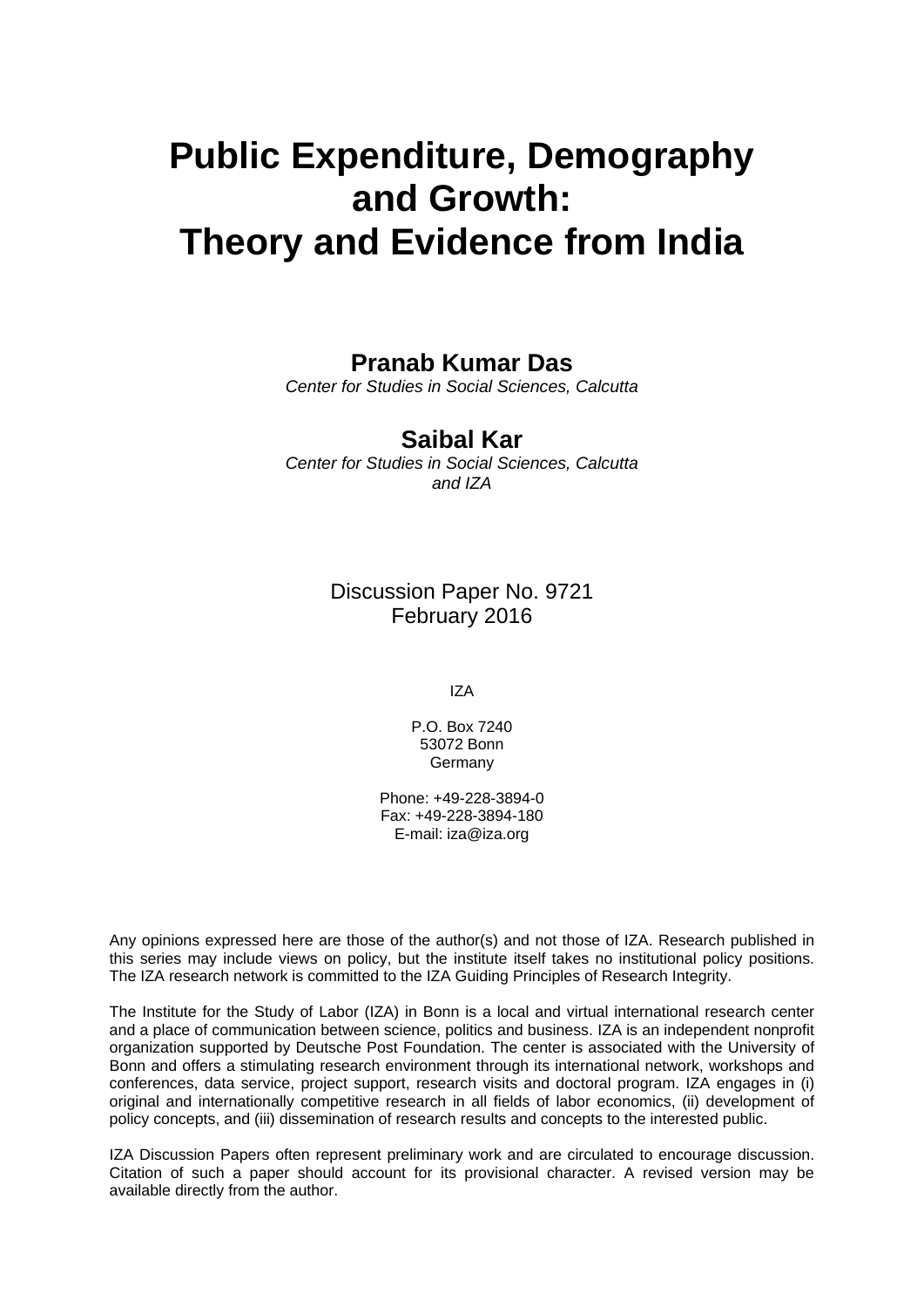IZA Discussion Paper No. 9721 February 2016

# **ABSTRACT**

# **Public Expenditure, Demography and Growth: Theory and Evidence from India\***

Many countries in the developed world are ageing in terms of their distribution of population. Conversely, a number of countries in the south have younger population. India for example, has 60% of its population in the age group of 15-59, with the mean age close to 27 years as of present times. The lower share of population in the higher and lower age brackets make the dependency ratio lower than that of the ageing countries. The economic growth such a large share of working age population can usher in lies at the core of the demographic dividends. However, low human capital, poor health and inadequate physical infrastructure seems to create significant hurdles in the potential growth path such countries can achieve. We investigate through an endogenous growth model applied to the Indian macroeconomic data, as to whether public expenditures in education, health and physical infrastructure are conducive to rapid economic growth commensurate with the projected demographic dividends for India. We deploy a Structural Vector Autoregressive Model on data for shares of public expenditure on education and health as the main pillars of growth of human capital in the country, on the per capita GDP growth rate, the working age population, etc. Importantly, we find that a rise in expenditure on health imparts a positive impact on the working age population through greater participation. However, higher allocations for education and training draws workers away from the labor market in a country with large share of unskilled workers and employment opportunities in the large informal sector.

JEL Classification: E24, E6, J2, N3

Keywords: human capital, health, endogenous growth, demographic dividend, public expenditure

Corresponding author:

 $\overline{a}$ 

Saibal Kar Centre for Studies in Social Sciences, Calcutta R-1, B. P. Township Kolkata 700 094 India E-mail: saibal@cssscal.org

<sup>\*</sup> The authors thank CTRPFP for financial support towards this research. Research assistance from Srijan Banerjee and Iman Pal are duly acknowledged. The usual disclaimer applies.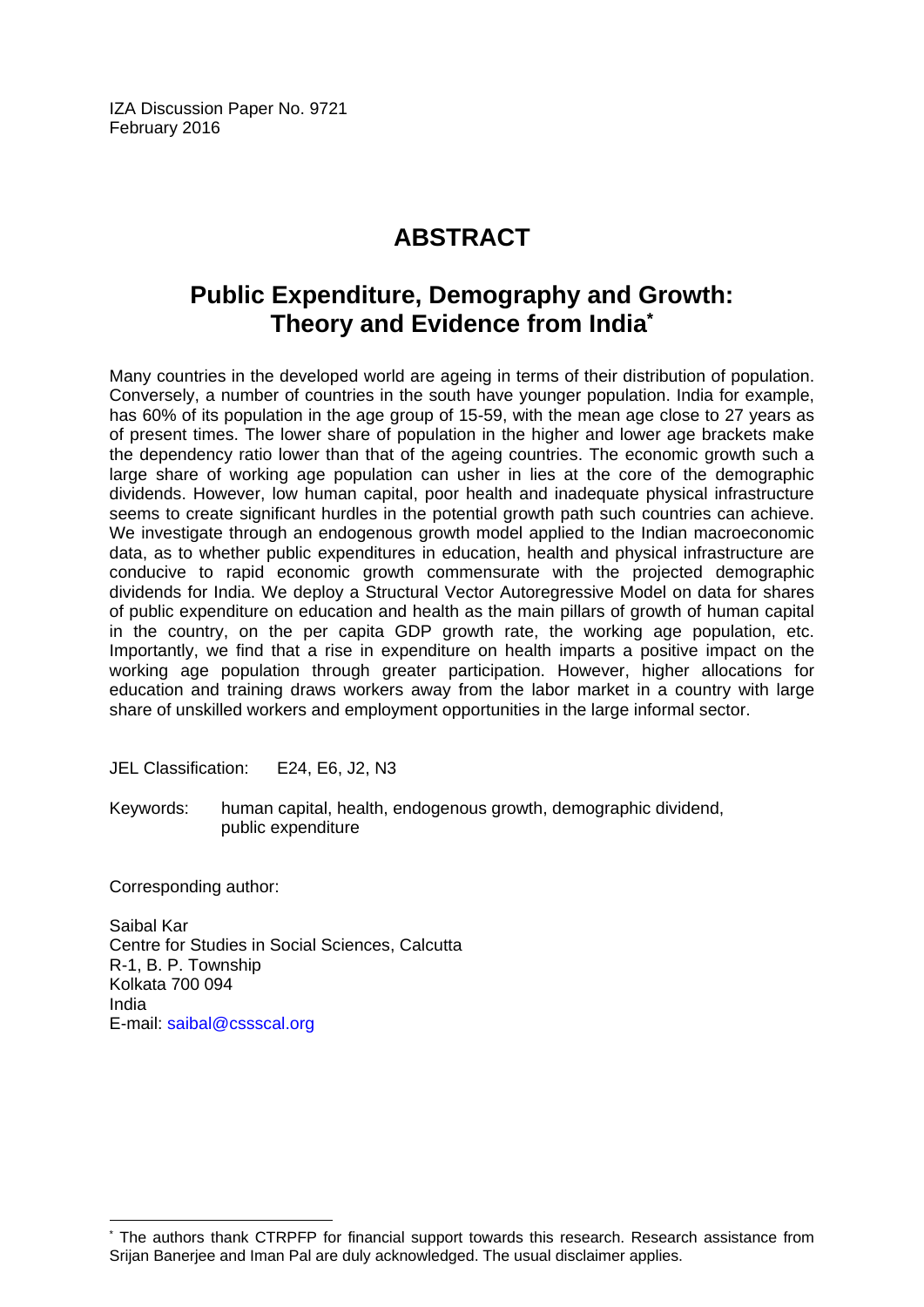#### **1. Introduction**

 It is globally accepted that countries like China, India, Brazil, South Africa and the Russian Federation demonstrated commendable economic growth over the last two decades amidst sweeping changes in their economies. Albeit, the economic and financial reforms, which are credited for such changes occurred at different times for these countries the outcomes seem quite similar by the time these economies settled onto their respective growth trajectories. It is no wonder then that the global economic forums recognize these economic successes as defining the new economic order, despite admission of critical internal disadvantages that continue to group these countries alongside other developing and transition economies. The present chapter attempts to review the macroeconomic and financial conditions prevailing in India during this important transition period. The main focus of this study is to explore and observe the possible connections between the changing demographic pattern in the country and the economic growth it has endured over a substantial period. The Indian experience should indicate and be largely amenable to important policies for general economic development in similar countries.

Furthermore, it has been lately acknowledged that the relationships between important conduits of economic growth and the growth itself may be quite different across countries and that the patterns are crucially influenced by the evolving demographic structures in the respective countries. While we offer a cross-country comparison for such variables shortly, it is at the natural derivation of this observation that we relate demographic changes to the economic growth in post-reform India, which currently appears to be at its prime in terms of the demographic resources. In our attempt to investigate and highlight the elemental causes behind the demography-to-growth relation, the role of public expenditures on three main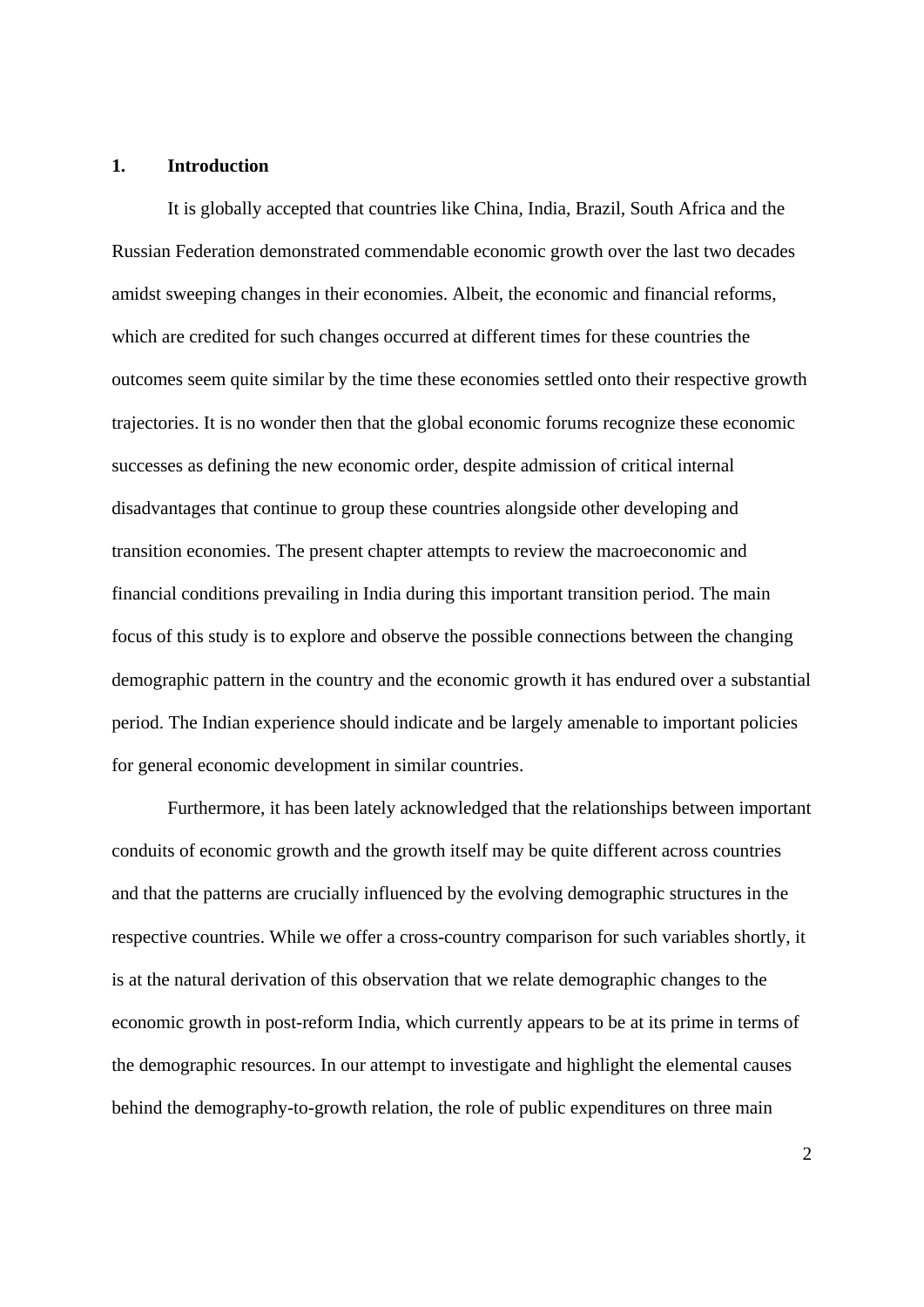items of interest have been studied in detail. These are: public expenditures on health, on education and on infrastructure.

At the cross-country level (see Cooper, 2015; Fanelli, 2015; etc.), asymmetric demographic changes associated with changes in factor flows and internal policies have influenced higher growth rates in some of the South countries over a considerably long phase. The so-called first and second demographic dividends seem to have significantly facilitated the outcomes. In an increasingly integrated global system of production and factor flows, gains from economic growth (and losses from downturns) are rarely restricted to one country alone. Notwithstanding, the benefits (or losses) may not spread evenly across countries unless the economy under consideration displays capacity to absorb or dispel temporary shocks. The evolution of the demographic structure is one such factor that can (conditionally) facilitate preponderance of positive shocks in economic growth.

 The plan of the paper is as follows. In section 1.1, we offer the important macroeconomic and financial characterizations for India in comparison to other emerging economies in order to obtain a relative picture. The comparison is based on population growth as the prime driver of what we strive to understand in this study, namely the importance and role of demographic dividend in influencing economic growth. We also look at the savings pattern, the investment patterns, trading in stock exchanges as an indicator of financial width, trade patterns and capital inflows all as part of the GDP, essentially to motivate the macroeconomic model dealing with fiscal expenditures in relevant categories. The subsequent econometric exercise estimates the crucial parameters of the model.

 Note that, the analytical and the empirical exercises conducted in this paper do not engage with estimating the growth impetus arising from financial and other factors as described above (see, Das and Kar, 2015). Instead, we focus on the impact of public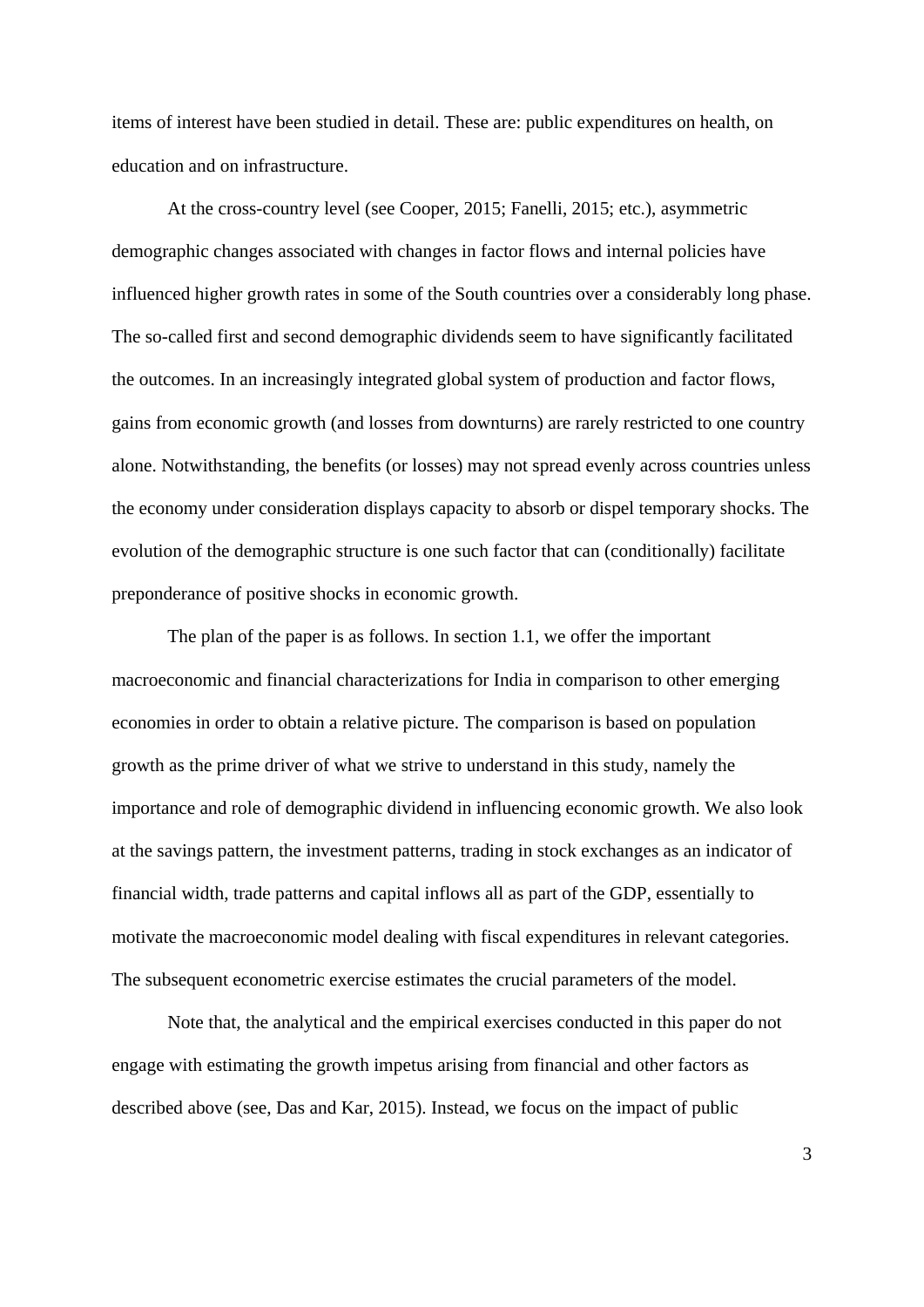expenditure in specific categories on the rate of change of economic growth in India, when demographic change plays a crucial supporting role. Section 1.2 offers a detailed discussion on demographic dividend for India.

A review of the literature reveals that studies in this area are generally scant, and especially so for India. Although there are many studies pertaining to demographic transition and economic development in India, they do not address inter-linkages with public goods and generally public expenditure in important categories.<sup>1</sup> We develop a simple extension of the endogenous model of growth in section 2 and discuss the implications of changes in the size of the working population as a proxy for the demographic dividend that the country is experiencing. In the said model, the principal categories of expenditure are public expenditures on health and education, which helps to generate stocks of 'health capital' and 'education capital' as arguments of the economy-wide production function. The main objective of the model is to obtain a steady-state growth path in the spirit of the Solow models, but by endogenizing the equilibrium configurations of health and education expenditures in the economy. The demographic change is expected to affect the growth path under plausible conditions. In section 3, we conduct an econometric exercise to observe the relation between expenditures in health, education, infrastructure and economic growth. Section 4 concludes with policy recommendations.

#### *1.1 A cross-country comparison*

<u>.</u>

Viewed over a reasonably long period of time, one may clearly observe that the GDP growth rate for China had already risen to 15% by 1984 shortly after the economic

<sup>&</sup>lt;sup>1</sup> For example Dyson (2008) offers a comprehensive survey on the general issues of demography and development process in India. See also Visaria (2009), Devika (2008), Thapa *et al.* (2012), James and Subramanian (2003), etc.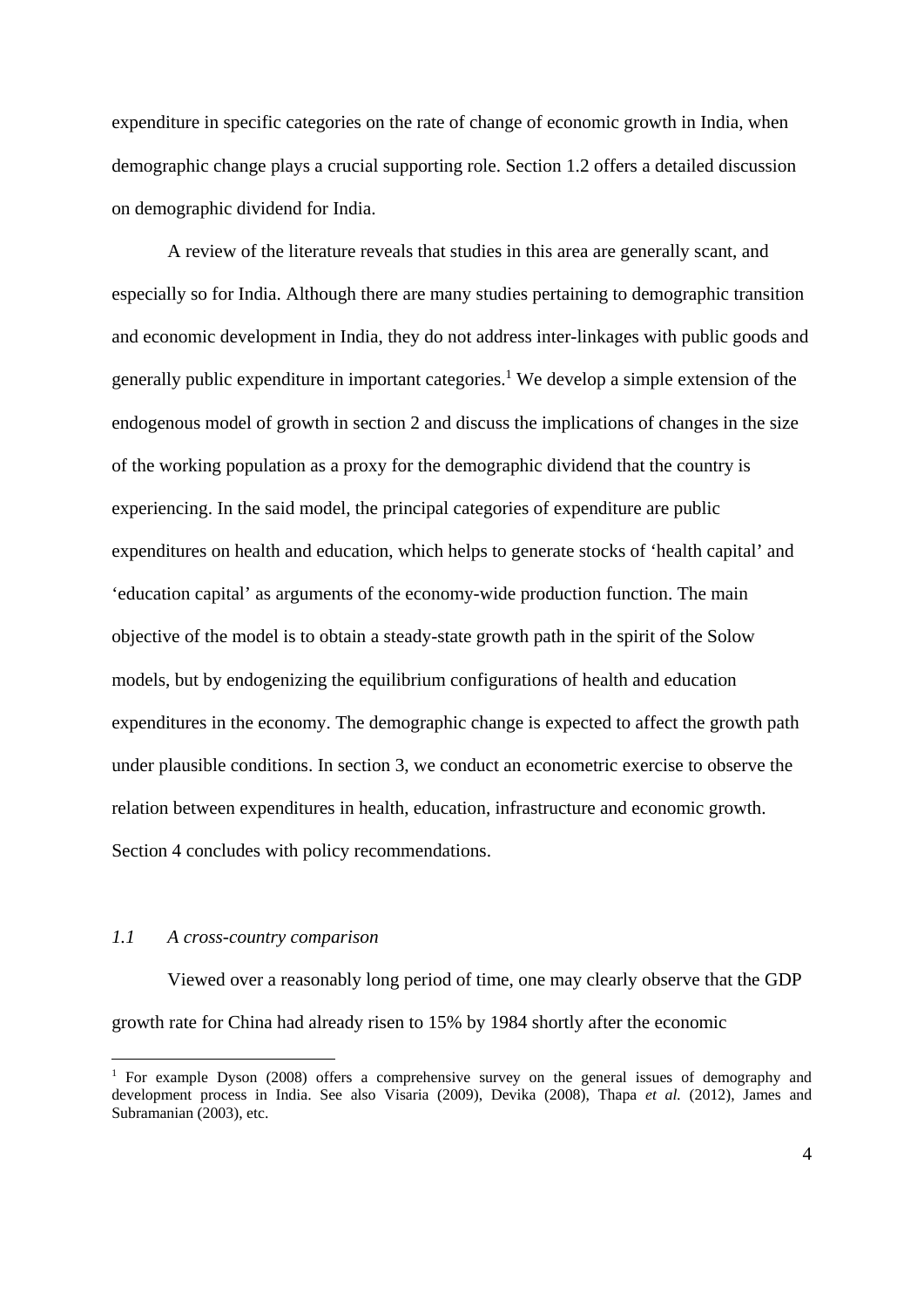transformation had begun in the country by the end of the decade of the 1970's (Figure 1.1). Brazil, India and South Africa registered moderate to low growth rates at the time and seemed to emulate the less than 5% growth rate characteristics of the developed world *per se*. The differences between these countries are obviously many. Of these, the economic bases and the demographic patterns could be quite important in explaining the major gaps in the observed growth rates. While we focus on the major drivers of growth in India next, presently let us explore a few other broad indicators for countries with comparable growth performances.



*Figure 1.1 GDP Growth Rates for Brazil, China, India and South Africa* 

Source: WDI, World Bank

*Figure 1.2. Dependency Ratios in Brazil, China, India and South Africa* 



**Source:** WDI, World Bank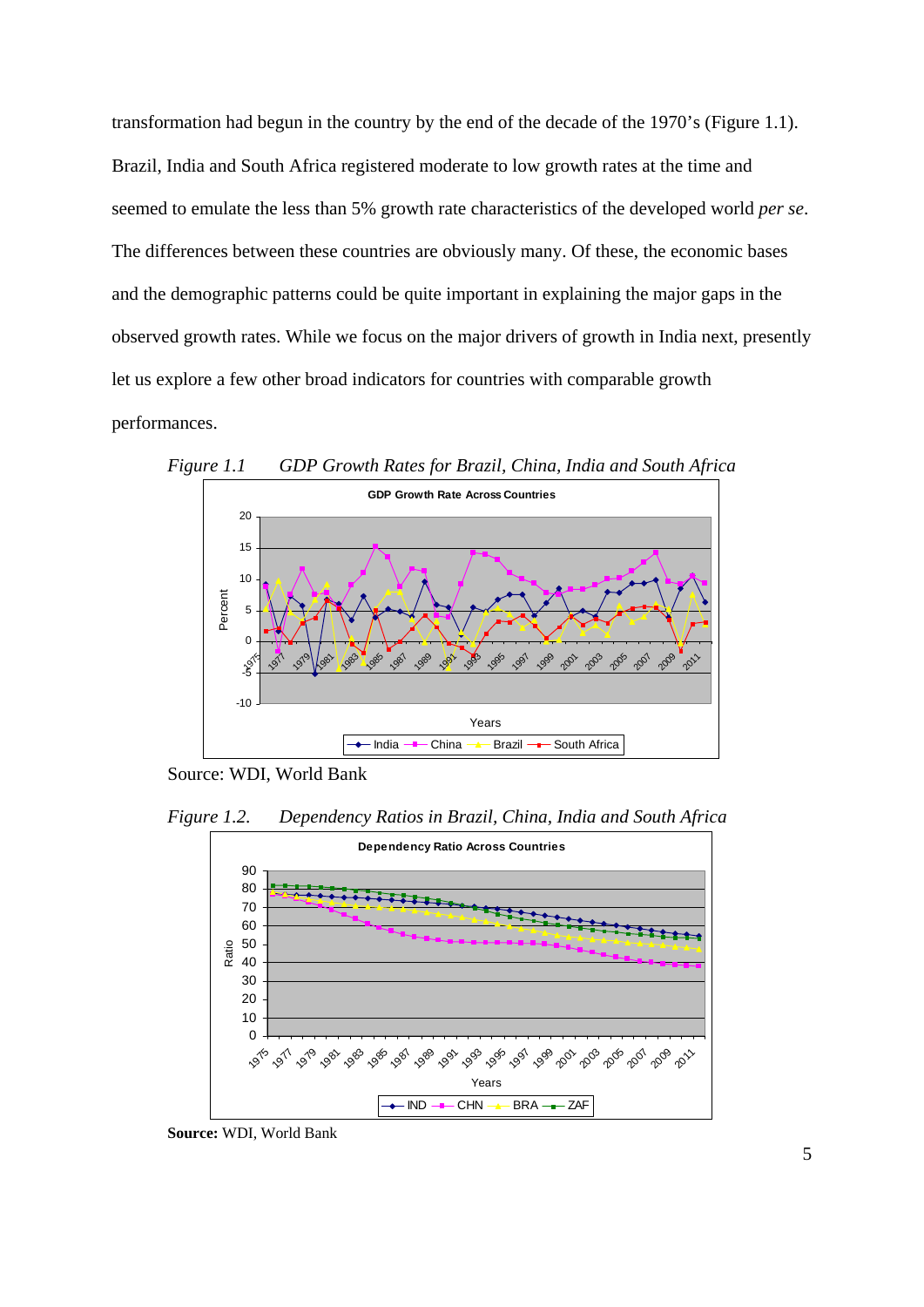Figure 1.2 for example, shows that the dependency ratio for these countries have been going down steadily over time – a characteristics associated with the rising share of 15-64 year old population in these countries. For china, the ratio has gone down to 40, while those for the other three countries are still at 50. This is commensurate with Figure 1.3, where the population growth rate for China is at the minimum (0.5%) in the recent times. Both Brazil and India showed steady decline over time from close to 2.5% down to less than 1% and 1.5% respectively. Note however, that during the recent years (2001) and even earlier (1981- 88), South Africa registered more than 2.5% growth rate in its population. Since the base population is already high for both China and India, it is expected that the demographic dividends might be more for these countries, provided adequate opportunities through human capital developments, access to economic and financial activities present themselves.





**Source:** WDI, World Bank

In this connection, figure 1.4 suggests that South Africa and China, both have been able to create appropriate credit facilities to its population at fairly high percentages, much above that available for Brazil and India over the last two decades. However, it must be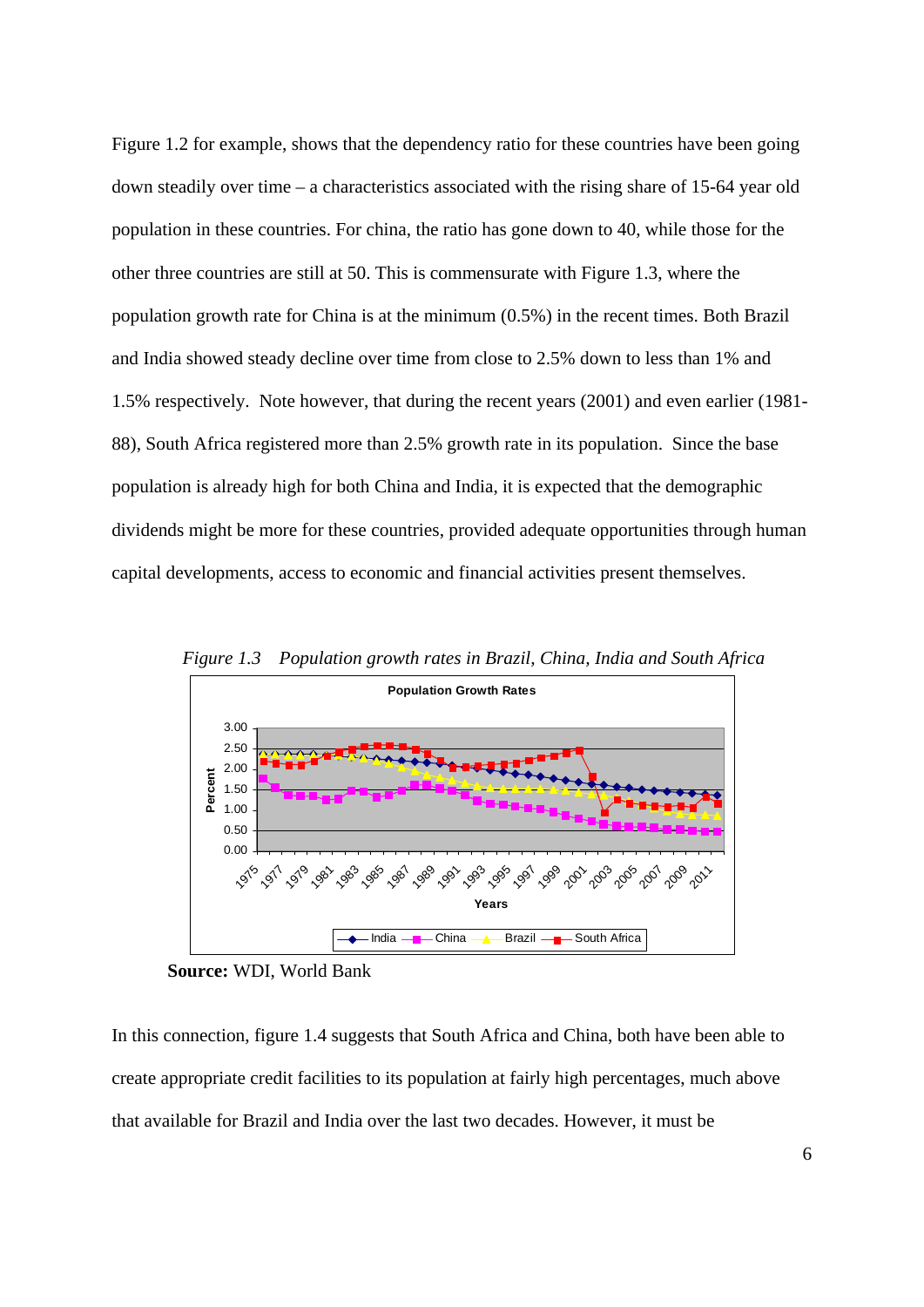acknowledged that the availability of and access to credit is also rising in the other countries, while it has either reached a plateau or started going down for China and South Africa.



 *Figure 1.4 Domestic Bank Credit as % of GDP* 

**Source:** WDI, World Bank

 It should also be noted that the outreach of the financial sector and the instruments of investments available thereof are in much better shape at least as far as the stock market activities of the countries like Brazil, China and India are concerned. Of these, India seems to be trading larger amounts in stocks and after a peak in the year 2000 (same as China) the



*Figure 1.5 Total Value of Stocks Traded in Brazil, China and India* 

value is at a considerably high level of 60% of GDP. These are suggestive of financial depth and vibrancy for a country in need of many other interventionist policies to rise to the level of

**Source:** WDI, World Bank.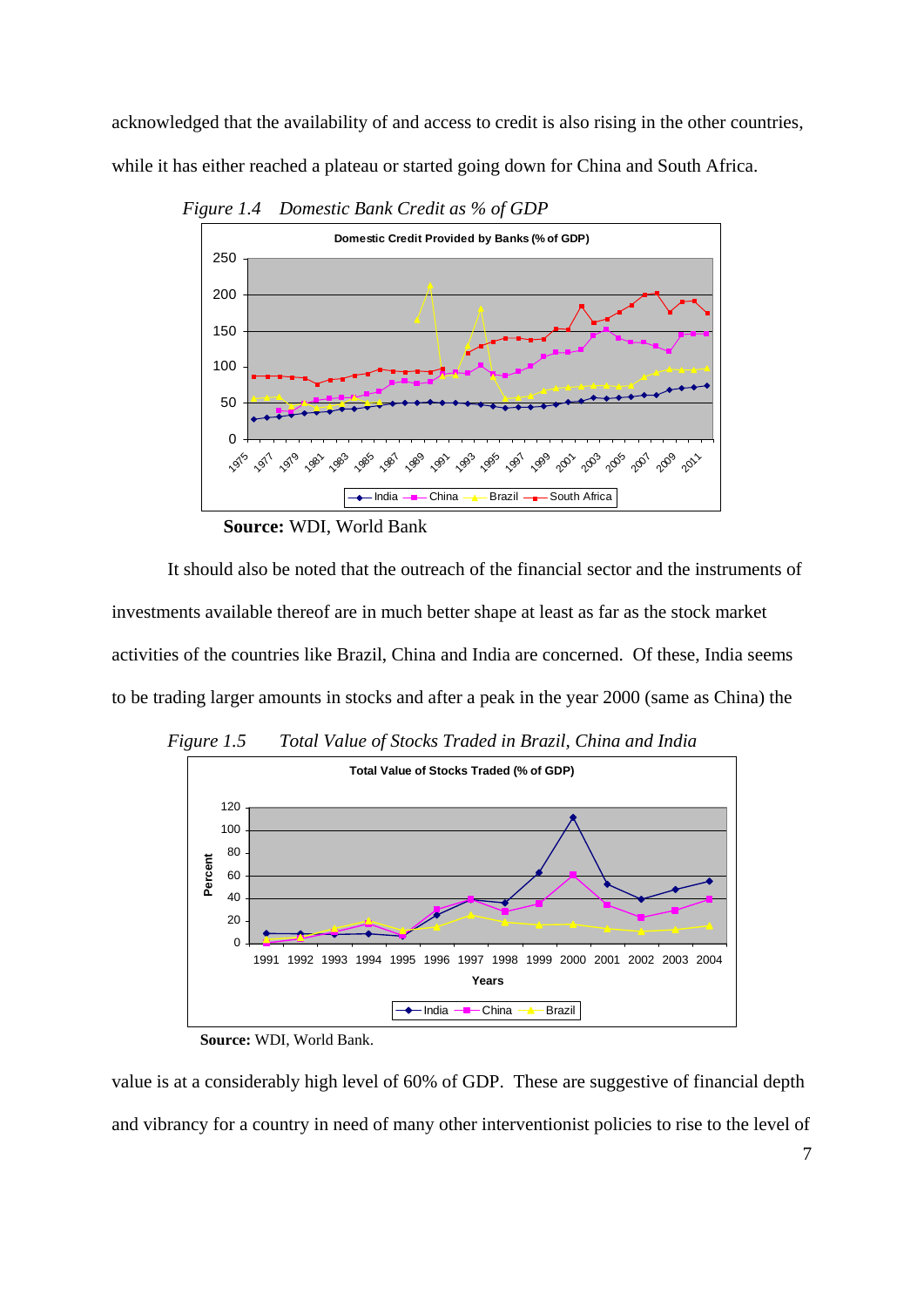the developed world. Brazil, for example needs to attract more stock market activities raising the level from a low 20% of its GDP. Interestingly, during the same period India, Brazil and South Africa have leapfrogged significantly to the world of service sector related activities. In fact, India's share of service sector in its GDP has gone up all the way to more than 50% (figure 1.7) and in terms of the trade in services, India (at 8% of GDP by 2004, figure 1.6) is also doing better compared to both Brazil and China. China, as it is well known, developed a strong industrial sector with the help of huge capital inflows of foreign origin. These and subsequent matters form the core of our discussion in the following sections with the focus exclusively on India. Table 1.1 for example shows the population in 15 major cities in India according to the Census of India (2011).



*Figure 1.6. Trade in Services as % of GDP* 

**Source:** WDI, World Bank.

Note further that the inflow of northern capital seeking higher per unit return on every dollar invested is one of the major activity components of the sprawling service sector. The growth of financial intermediaries and the development of a well functioning financial market are facilitators of these complex interactions. The government policies had always been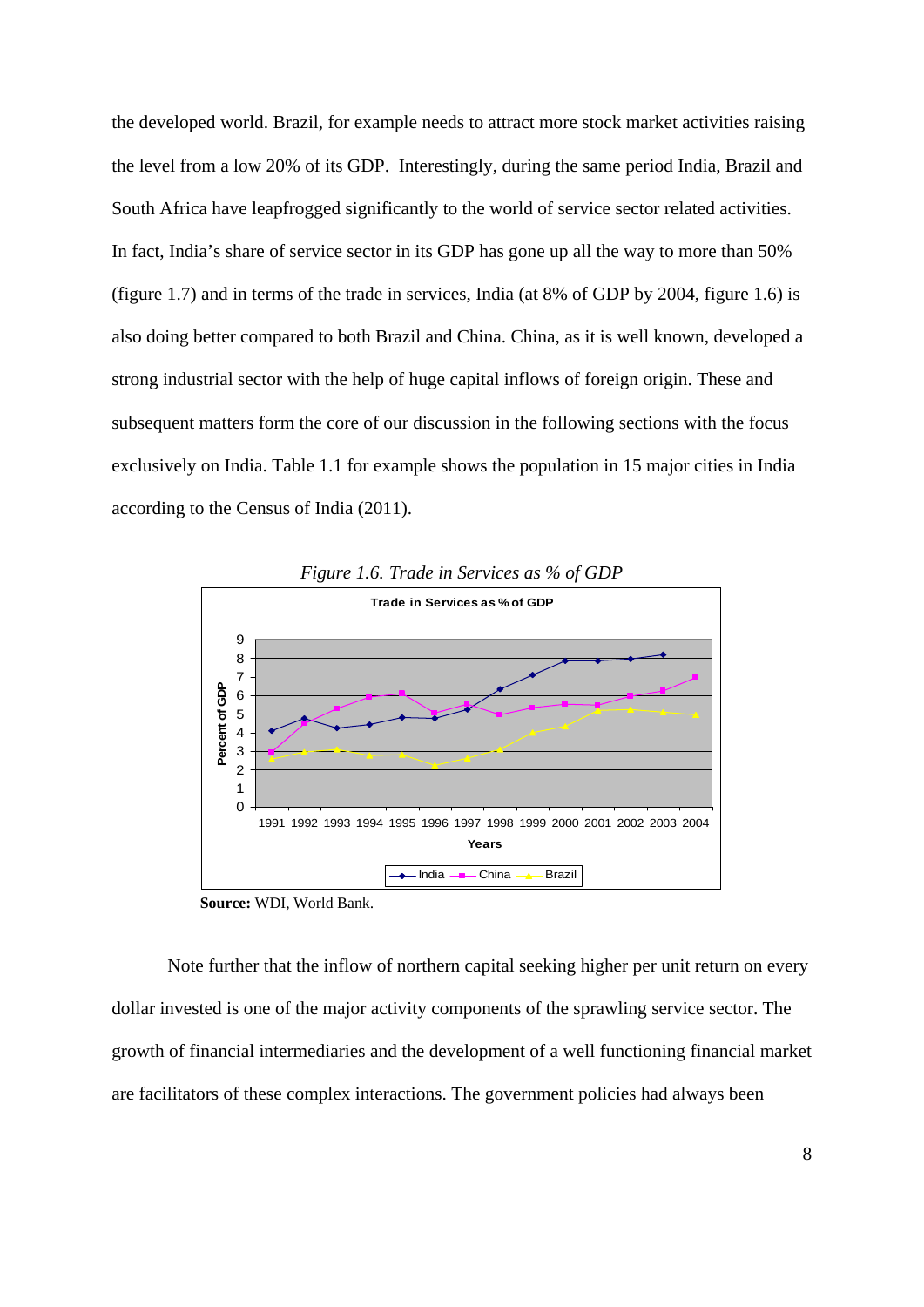instrumental for the development of infrastructure, health, education capital and the financial institutions and markets in some of the countries. India, like South Korea followed a system of interventionist government policies in the form of directed credit program, differential interest rates etc. Burgess and Pande (2005) report the positive impact of licensing policy on the spread of branch expansion on growth and poverty reduction during the post bank nationalization era in India, mainly up to early 1990s.

#### *Figure 1.7 India's Share of Service Sector in GDP*



**Source:** Reserve Bank of India, Handbook of Statistics on Indian Economy

#### *1.2 Demographic Dividend*

At this point, let us elaborate briefly on what the first and second demographic dividends imply for India. An expected rise in India's demographic dividend means that the country's dependency ratio, as measured by the share of the young and the elderly as a fraction of the population, will come down more sharply in the coming decades. Increase in the share of working age population means more workers in the productive age groups that will add to the total output, generate more savings, accrue more capital per worker, and all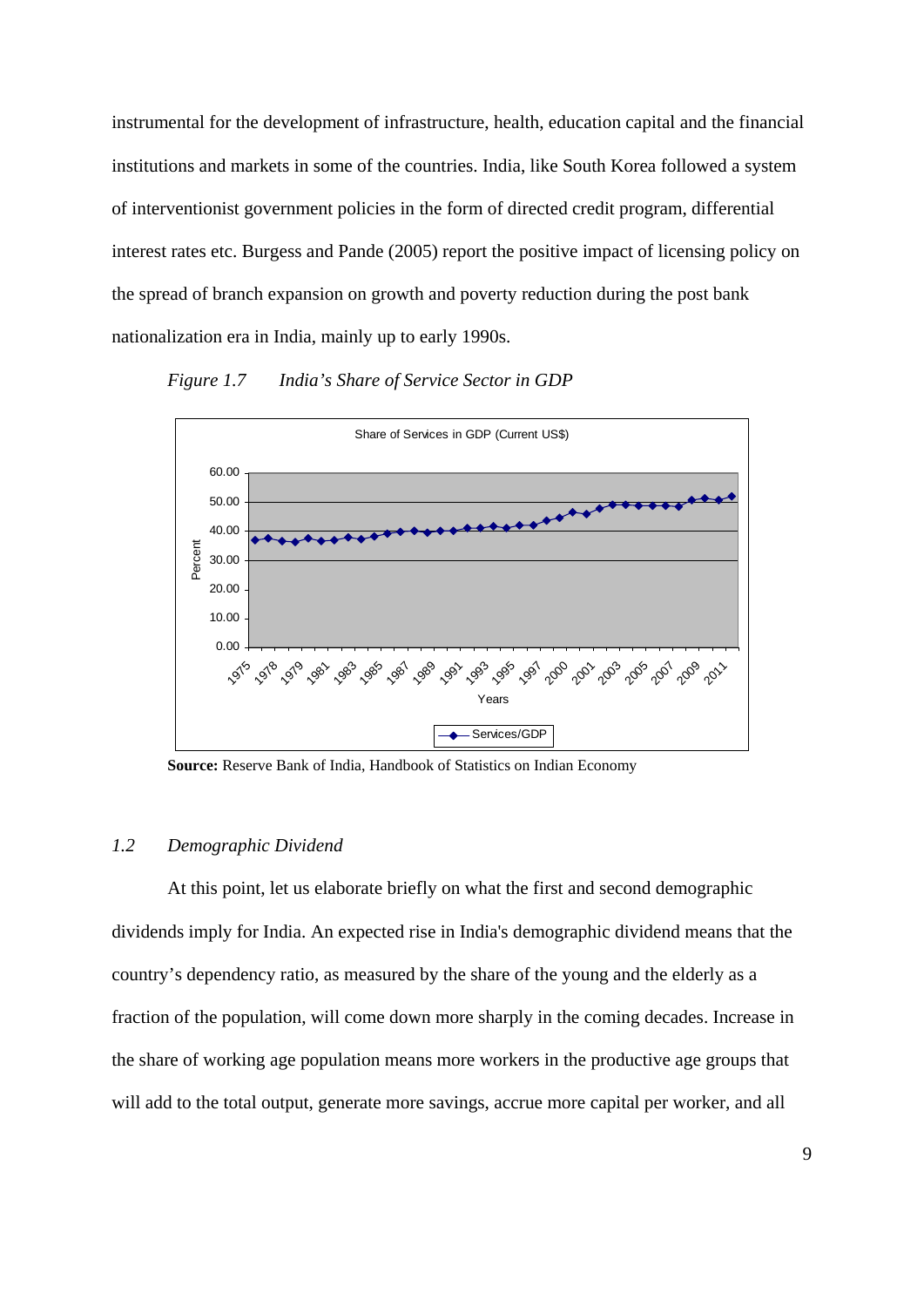these leading to higher economic growth. It is expected that since demographic change is associated with decline in fertility, the transition shall be accompanied by greater female participation in the labor force. According to the Population Census 2011 figures, the total population in India is 1.21 billion, which is expected to rise up to 1.40 billion by 2026 mainly owing to an increase in life expectancy at birth for males and females from 65.8 and 68.1 years, respectively. These figures reported between 2006 and 2010 shall rise up to 69.8 and 72.3 years respectively during 2021–2025. Second, a decline in the total fertility rate (TFR) from 2.6 to 2.0 is the main initiator of demographic dividends, such that the fall in TFR with older generations having shorter life expectancies, the dependency ratio declines dramatically. The overall transition is responsible for the demographic dividend of a country. The implications of the demographic transition on age structure are further evident for the population below 20 years, for which the share in total population went down from 51% in 1970 to 41% in 2010 and may further decline to 22% in 2050. During the same period, the share of the total population under age 60 marginally increased from 5.5% to 8%. This will obviously rise and is expected to reach 22% in 2050. The large decline in the share of the population under 19 years of age has been associated with a substantial rise in the proportion of the working-age population (19–59 years) from 43% to 51% between 1970 and 2010 and is forecasted at a maximum of 56% by 2045.

Within India, not surprisingly, the distribution of population growth has been asymmetric. The rural population in India is still around 68% of the total population (Census of India, 2011), whereas, the urban population pattern is somewhat similar to comparable countries. Nevertheless, the windows of opportunities are proportionately more concentrated in the urban areas and one would expect that dwindling prospects in agriculture shall perpetuate the rural-urban migration as characterizing the path of development for the last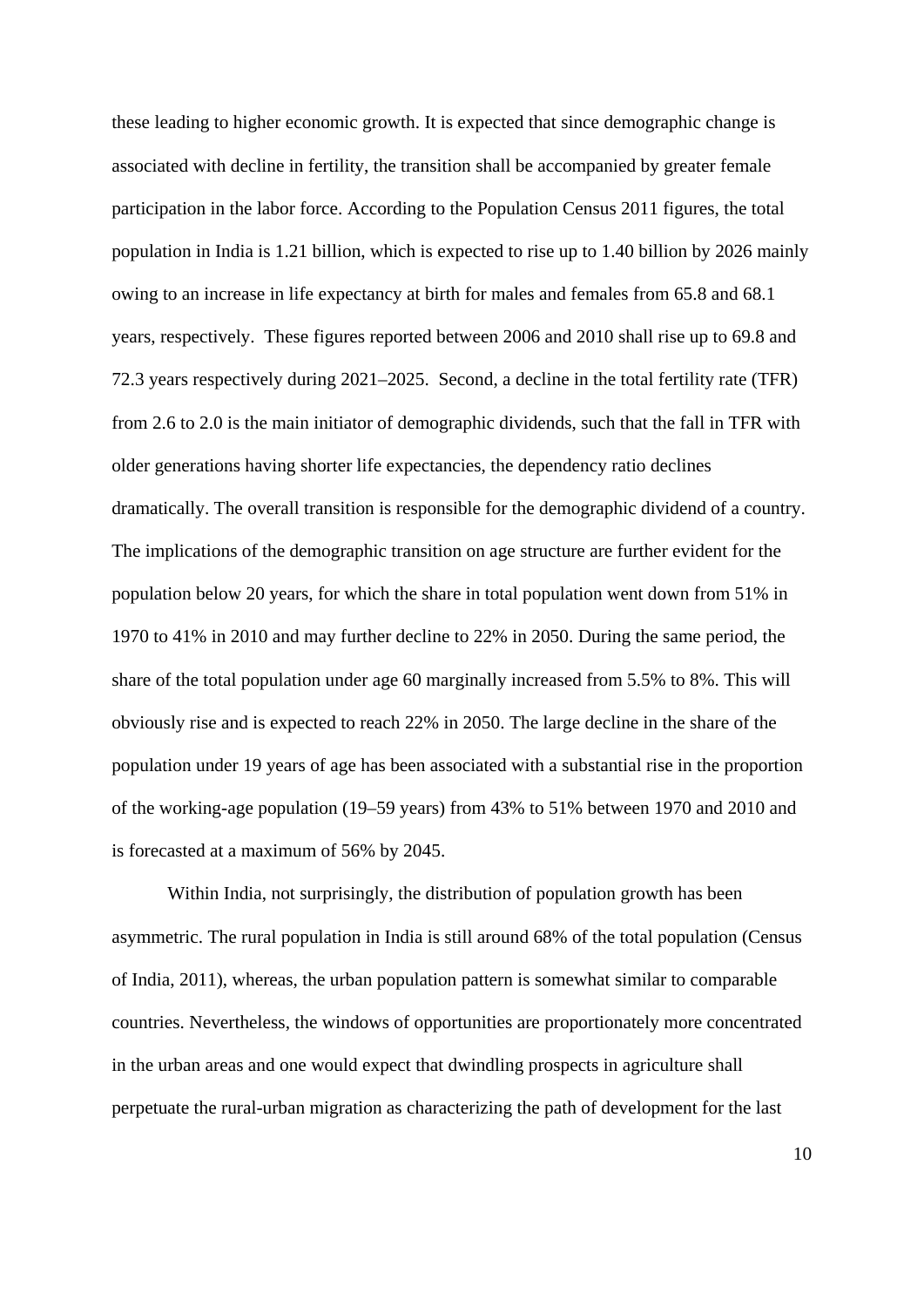several decades. The interface between the financial systems as a whole, access to more productive economic activities and the population distribution therefore needs a reevaluation.

Viewed over a three-decade horizon, the GDP growth rate in India hovered between 9% way back in 1977 to negative and fairly low growth rates for most parts of the decade of the 1980s. In the post-reform period, while the country grew at 6% rate in most years, by the year 2000 it crossed the 8% mark and despite 4% growth rates in the following three years it went up to 8% once again in 2004, and subsequently grew at 9% and 10% rates until 2009 when the onset of global recession dropped it back to 4%. Nevertheless, and somewhat contrary to the global trend, India registered more than 10% growth even for 2011, beyond which however, the rate of growth caved in with revised estimates at 5.2% in 2013.



*Figure 1.8 Real GDP Growth Rate for India: 1975-2012* 

**Source:** WDI, World Bank.

 Note that, the focus of the present paper is about the demographic transition in India and its relation to the financial and economic patterns that emerged over time. Figure 1.9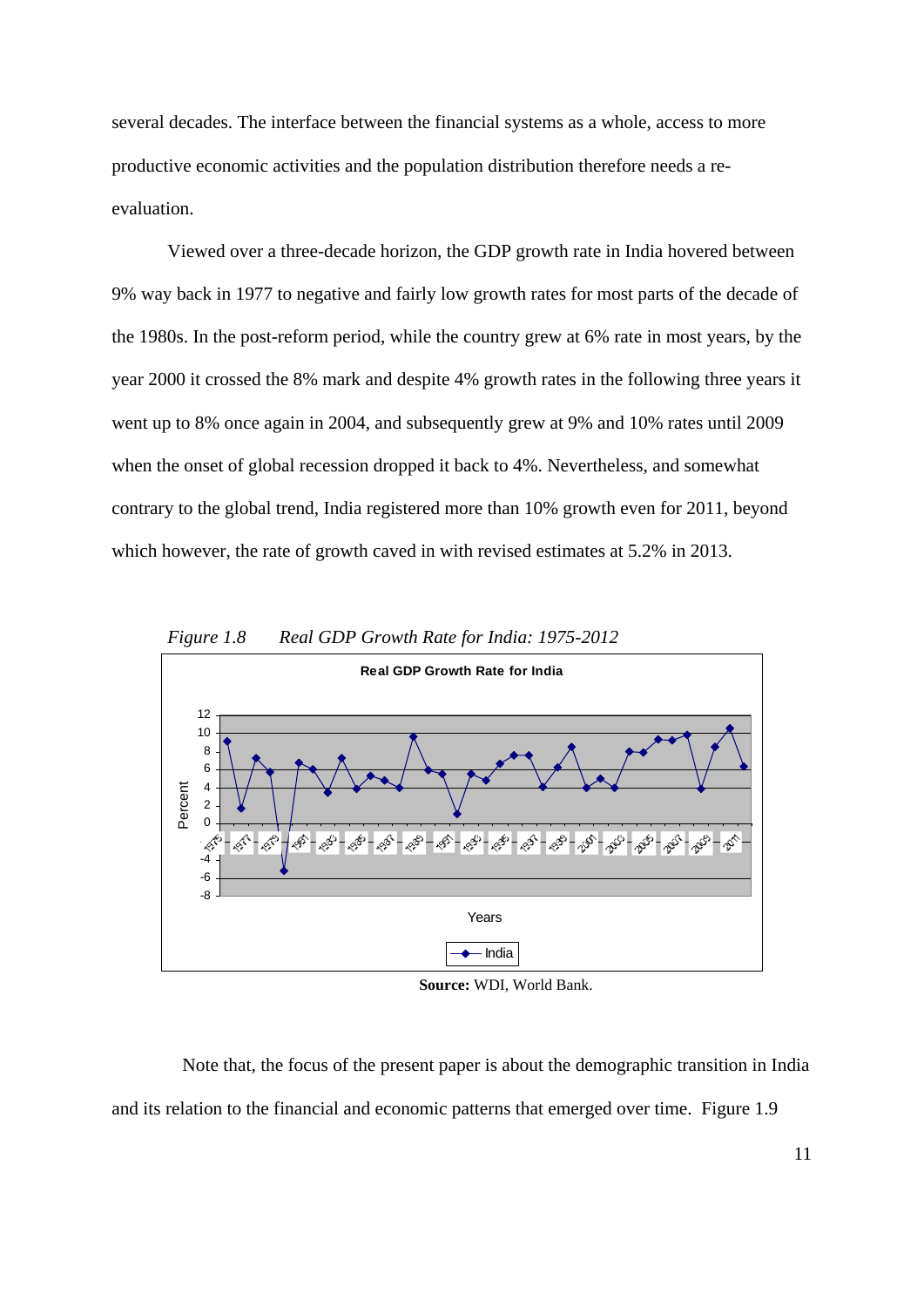shows that the dependency ratio (defined as,  $\left| 100 - \frac{working\;poulution}{Total\;Population} \times 100 \right|$  $\overline{\phantom{a}}$  $\left| 100 - \frac{working\ poulation}{Total\ Poulation} \times 100 \right|$ L  $100 - \frac{working\ poulation}{T} \times 100$ *Total Population working poulation*  $\times 100$ ) for India has

been going down steadily over time – a characteristic associated with the rising share of 15- 59 year old population (see Albrieu and Fanelli, 2012 for cross country comparison and analysis). Since the base population is already high for both China and India, it is expected that the demographic dividends might be more for these countries, provided adequate opportunities through human capital developments, access to economic and financial activities present themselves. Importantly, the dependency ratio for India has come down to 50 in the year 2012.



*Figure 1.9 Dependency Ratio for India: 1975-2012* 

We have discussed it in the beginning that the population growth rate, after the long phase of 2.5 to 2% until 1990s, went below 2% for the first time in 1993. The downward trend has continued since then close to 1.5% in 2012. The population growth rate is still sufficiently high (with significant urbanization and improvement in literacy rates, see Table 1.1) to expect that high rate of entry into the workforce shall continue even for the medium run such that the ageing population could be supported via transfers.

**Source:** WDI, World Bank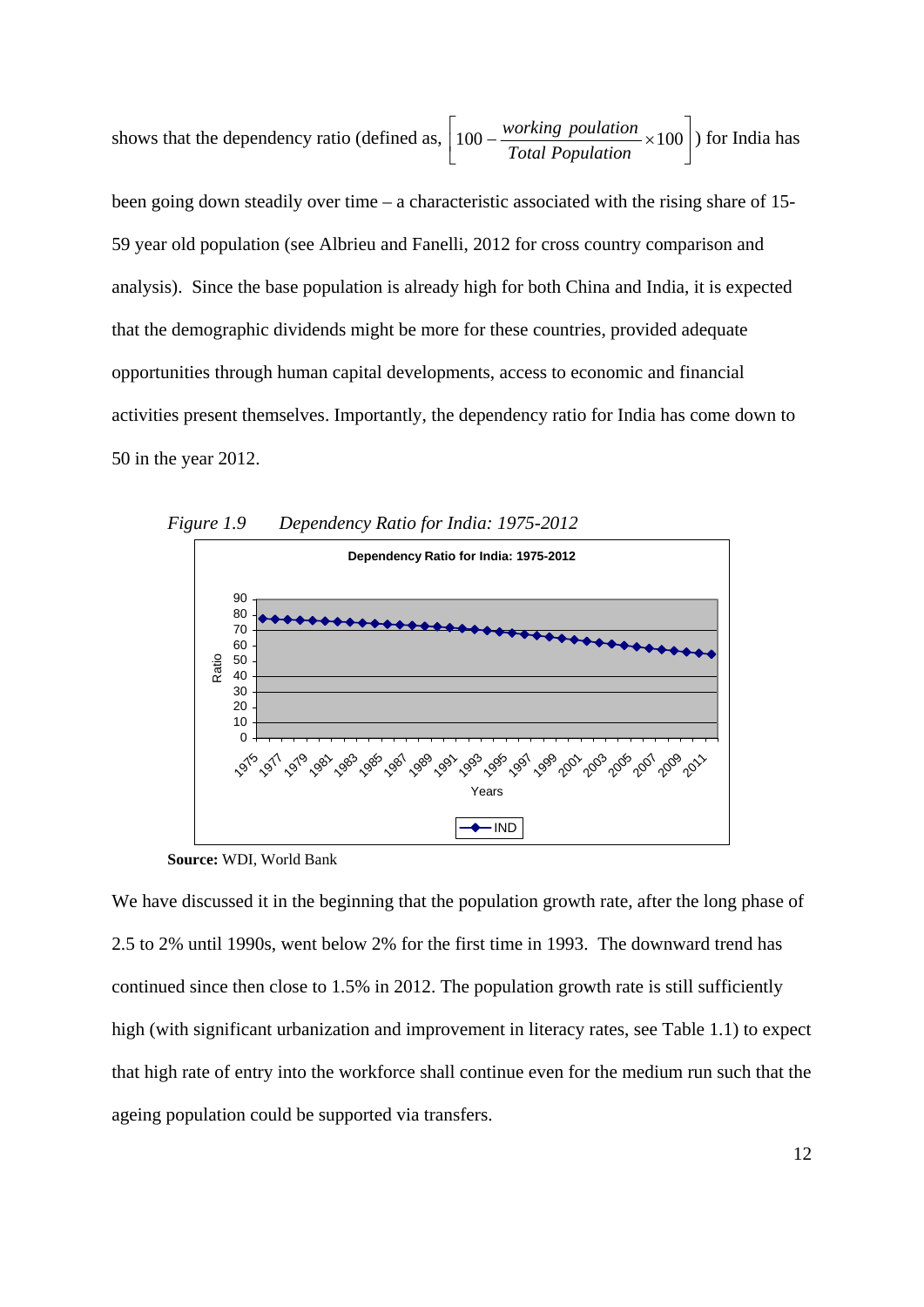

*Figure 1.10 The Population growth rate in India* 

The relevance of the economic and financial institutions is unmistakable in such an environment. The bank based financial system in India shall bestow greater dependence on the credit and allied facilities that the potential entrepreneurs and employees shall access at an increasing rate. Figure 1.11 suggests that the domestic credit facility in India has risen from a meager 25% in 1975 to almost 75% in 2012, which given the GDP of India is considerably large.





**Source:** WDI, World Bank

**Source:** WDI, World Bank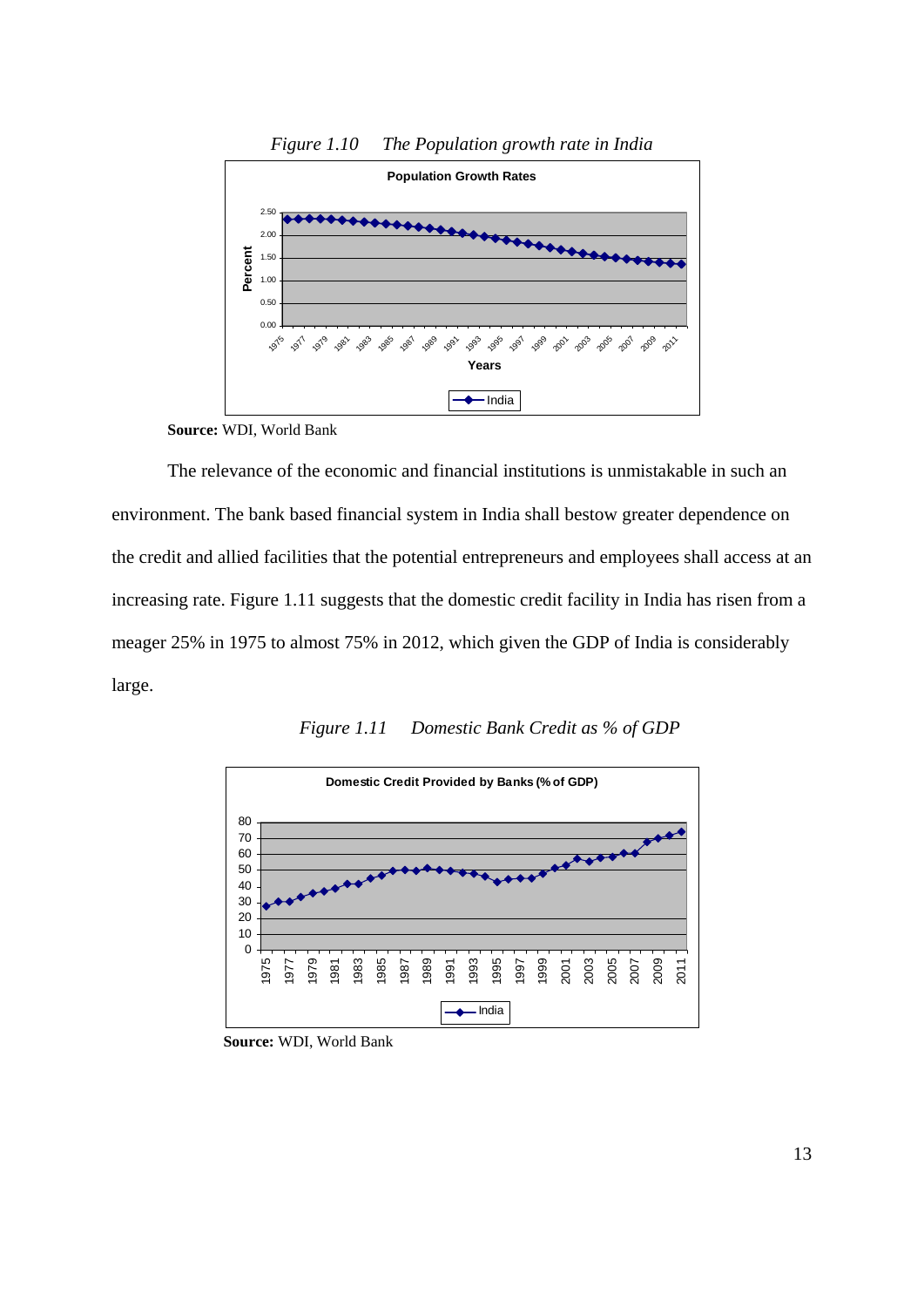| Sr. No.        | <b>City Name</b> | <b>State</b>         | City     | <b>State Urban</b><br>Pop | Sex ratio | Literacy |
|----------------|------------------|----------------------|----------|---------------------------|-----------|----------|
| 1              | Mumbai           | Maharashtra          | 12478447 | 18414288                  | 852       | 90.28    |
| $\overline{2}$ | Delhi            | Delhi                | 11007835 | 16314838                  | 875       | 87.6     |
| 3              | Bangalore        | Karnataka            | 8425970  | 8499399                   | 914       | 89.59    |
| $\overline{4}$ | Hyderabad        | Andhra Pradesh       | 6809970  | 7749334                   | 945       | 82.96    |
| 5              | Ahmedabad        | Gujarat              | 5570585  | 6352254                   | 897       | 89.62    |
| 6              | Chennai          | Tamil Nadu           | 4681087  | 8696010                   | 986       | 90.33    |
| 7              | Kolkata          | West Bengal          | 4486679  | 14112536                  | 899       | 87.14    |
| 8              | Surat            | Gujarat              | 4462002  | 4585367                   | 758       | 89.03    |
| 9              | Pune             | Maharashtra          | 3115431  | 5049968                   | 945       | 91.61    |
| 10             | Jaipur           | Rajasthan            | 3073350  | 3073350                   | 898       | 84.34    |
| 11             | Lucknow          | <b>Uttar Pradesh</b> | 2815601  | 2901474                   | 915       | 84.72    |
| 12             | Kanpur           | <b>Uttar Pradesh</b> | 2767031  | 2920067                   | 842       | 84.14    |
| 13             | Nagpur           | Maharashtra          | 2405421  | 2497777                   | 961       | 93.13    |
| 14             | Indore           | Madhya Pradesh       | 1960631  | 2167447                   | 921       | 87.38    |
| 15             | Thane            | Maharashtra          | 1818872  | 1818872                   | 882       | 91.36    |

*Table 1.1 Table Showing Urban Population in Top 15 Cities in India* 

**Source**: Census of India, 2011

#### **2. A Model with Health and Education Capital**

Consider a simple model of economic growth in a country endogenously determined by expenditures incurred by the state on two important factors, namely, health (*H*) and education (*E*). The model uses two sets of assumptions. First we assume that income (*Y*) is a multiplicative function of expenditures incurred on *H(t)* and *E(t)* and the quantity of effective labor *A(t)L(t)* all at time '*t*'. Second, we will assume that 'production' of health and education follow simple functional forms (see Campodonico, Casinelli and Mesones, 2014;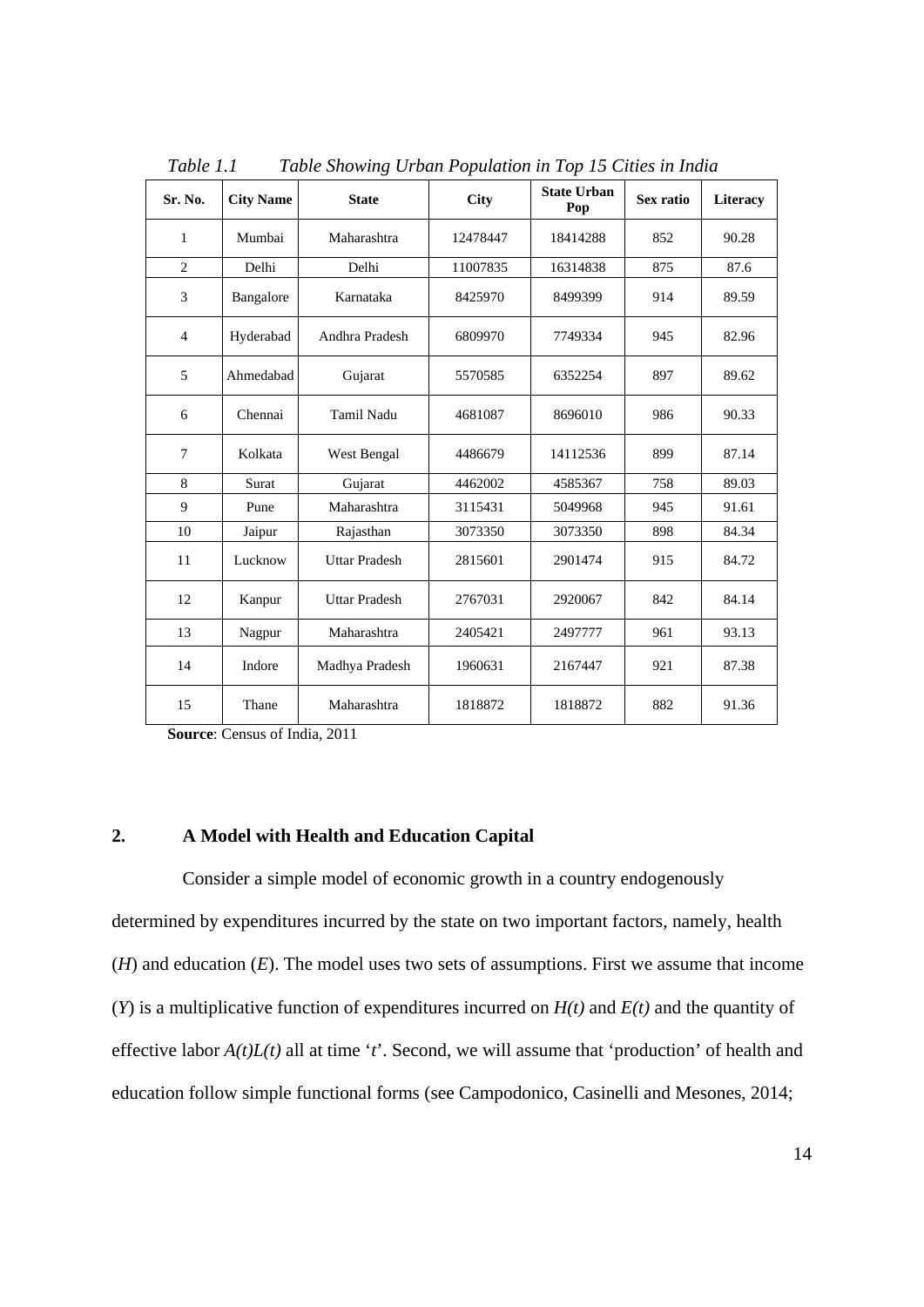Hokayena nd Ziliak, 2014; Arthur, 2013; Gyimah-Brempong and Wilson, 2004; Knowles and Owen, 1997; Grossman, 1972; Grossman, 1972, etc), such that the outcome of public expenditure translates into stocks of health and education capital for the economy. If the state expends  $H<sub>g</sub>(t)$  amount of revenue (we do not model the tax issue) on health it helps to generate  $H(t) = [H<sub>g</sub>(t)]^{1/\beta}$ ,  $0 < \beta < \infty$  number of individuals with health capital. The stock thus generated supports production of  $Y(t)$ . The other form of human capital arises from public expenditure on education,  $E<sub>g</sub>(t)$  and equivalently produces stock of educated workers,  $E(t) = [E<sub>e</sub>(t)]^{1/\alpha}$ ,  $0 < \alpha < \infty$ . In other words, \$x amount of expenditure in say health, produces  $x^{1/\beta}$ ,  $0 < \beta < \infty$ , units of health capital and comparably for education capital. For  $\beta \rightarrow \infty$ , the one-dollar expenditure is magnified, meaning it produces a large number of individuals with health capital. Formally, the health outcome is a function of  $H<sub>g</sub>(t)$  as the health-related expenditure, *G*(*t*) as the vector of health system variables, such as the extent of vaccination, frequency of endemic diseases, availability of hospitals, etc. and *X* (*t*) as the vector of socio-economic variables including population structure, average education level in the economy, etc. making public expenditure itself an endogenous outcome. Presently, we assume that at given levels of all these variables, the stock of health capital available in the economy at time *t* is *H*(*t*). This is analogous to the impact of education-related expenditure on the production of the stock of human capital in the economy. Thus, the economy-wide output is given by,

$$
Y(t) = [H_E(t)]^{\frac{\phi}{\beta}} [E_E(t)]^{\frac{\eta}{\alpha}} [A(t)L(t)]^{1-(\frac{\phi}{\beta}+\frac{\eta}{\alpha})}, 0 < \alpha, \beta < \infty, \phi > 0, \eta > 0, (\frac{\phi}{\beta}+\frac{\eta}{\alpha}) < 1
$$
\n(1)

 $A(t)L(t)$  in equation (1) is defined as the effective labor. Equation (1) follows a generalized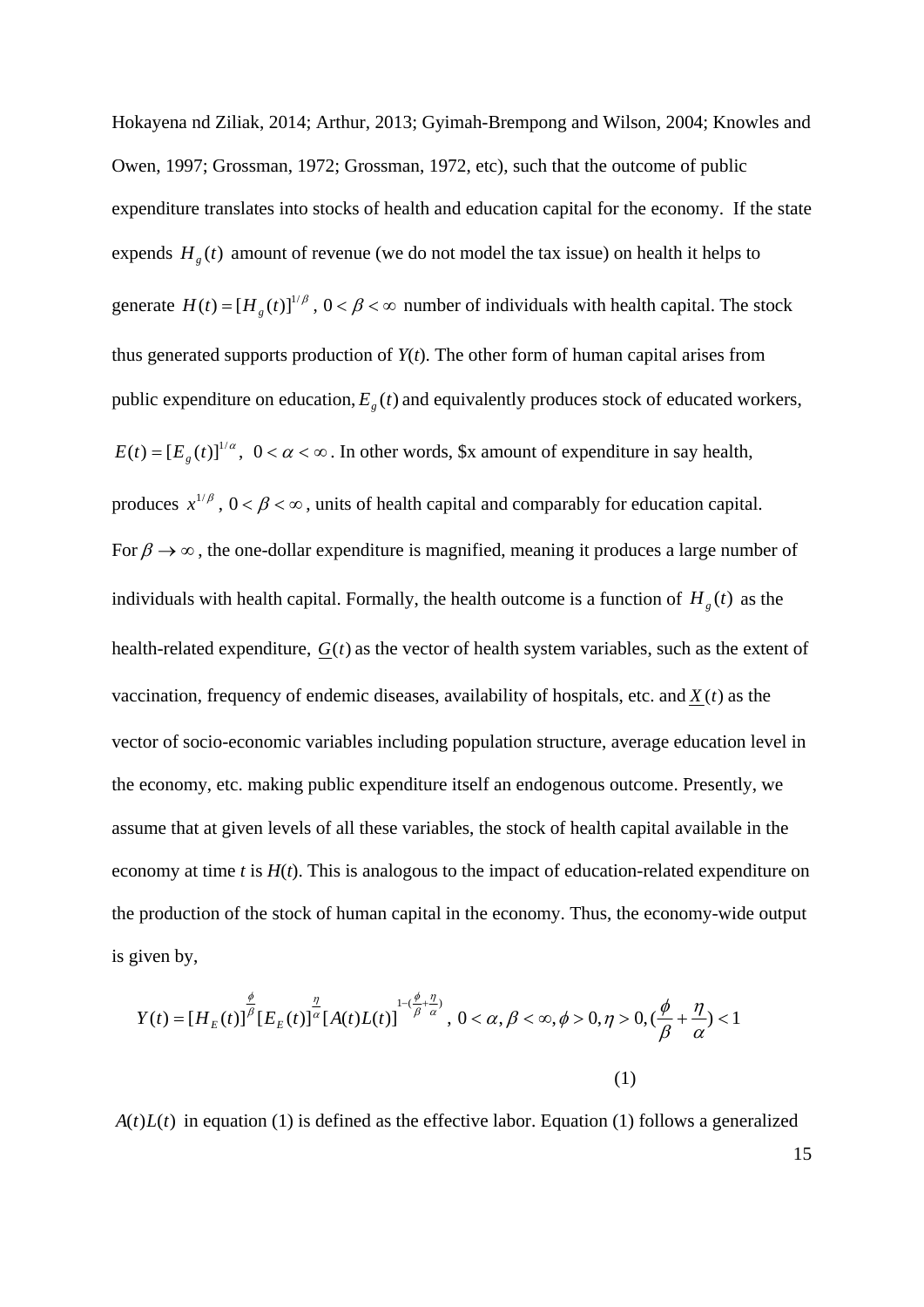Cobb Douglas production function  $Y(t) = F(H, E, AL)$  with constant returns to scale and satisfies the two-variable analog of the Inada condition. The technological progress is considered exogenous and it is invariant for production of new knowledge through education and health related attributes as inputs in production. Note that, we assume  $\beta > \phi$  and  $\alpha > \eta$ . What does it imply? It means that the impact of public expenditure on health (education) outcome is stronger than the impact of adding one more unit of health (education) capital on growth (see Arthur, 2013). It may apply fairly well to developing countries, where public expenditure if properly targeted and the program suitably implemented, generates a strong outcome on the beneficiaries but an expansion of that stock of beneficiaries does not necessarily translate to corresponding economic outcomes due to prevalence of various frictions in the economy.<sup>2</sup>

The usual assumptions of the Solow model (see Romer, 1996) regarding the share of physical capital devoted to production of output can be supplanted by the share of expenditures on health  $(s_H)$  and education  $(s_F)$  that leads to a change in the stocks as per above specifications in the following way:

$$
\dot{H}(t) = s_H Y(t) \tag{2}
$$

1

and  $\dot{E}(t) = s_E Y(t)$ (3)

where *dt*  $\dot{H}(t) = \frac{dH(t)}{dt}$ , for example. We also assume

$$
L(t) = nL(t) \tag{4}
$$

$$
\mathring{A}(t) = \rho A(t) \tag{5}
$$

<sup>2</sup> Frictions in the labor market (Gutierrez, *et al*. 2010) or in the financial market (Itskhoki and Moll, 2014) continue to be of serious magnitude affecting the growth potential in many developing countries.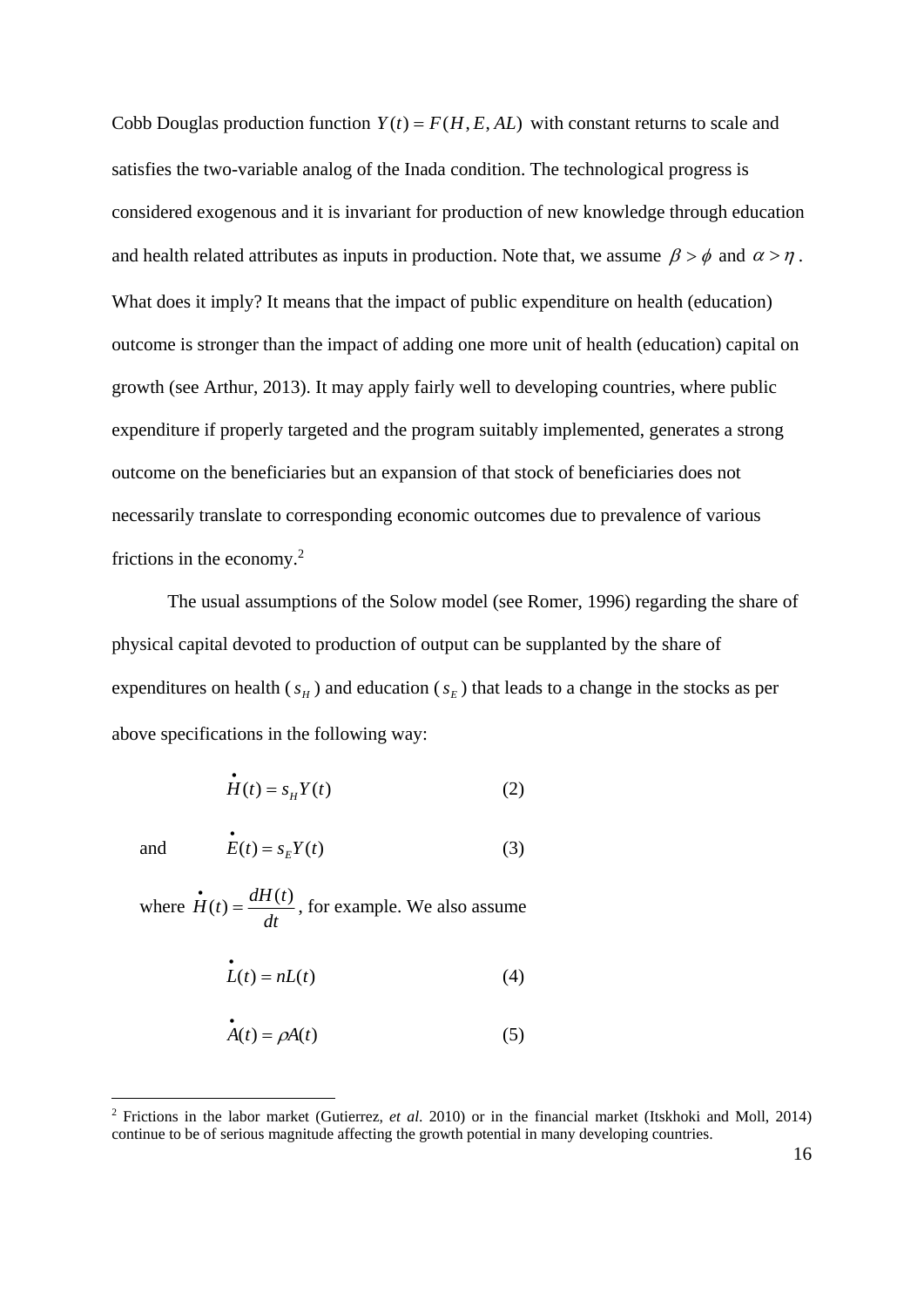where, *n* is exogenous growth of population (for want of annual data on population growth, we shall consider this as the exogenous growth of labor force participation for the empirical exercise) and  $\rho > 0$  is the rate of exogenous technical progress. The above assumptions clearly display that the model is an extension of the Solow model, where the health and education capital replaces the physical capital for a standard endogenous growth model. We will consider the dynamics of both education and health capital as two distinct components of human capital per unit of effective labor. In particular, we begin

by defining, 
$$
y(t) = \frac{Y(t)}{A(t)L(t)}
$$
,  $h(t) = \frac{H(t)}{A(t)L(t)}$  and  $e(t) = \frac{E(t)}{A(t)L(t)}$ . These are standard

textbook assumptions modified to look into (i) the dynamics of  $h(t)$  and  $e(t)$ ; (ii) for obtaining the levels of *h(t)* and *e(t)* essential for achieving a steady-state growth path; and (iii) depict the changes in the steady-state growth path when the important parameters of this model, including labor force participation changes. The above formulations lead to

$$
y(t) = [h(t)]^{\frac{\phi}{\beta}} [e(t)]^{\frac{\eta}{\alpha}}
$$
 (6)

Equation (6) is now reduced to two components of public expenditure per unit of

effective labor. Beginning with the dynamics of  $h(t)$ , we differentiate  $h(t) = \frac{H(t)}{A(t)L(t)}$ 

with respect to time, use equations (4) and (5) and get,

$$
\dot{h}(t) = \frac{H(t)}{A(t)L(t)} - \frac{H(t)}{A(t)L(t)}(n+\rho)
$$

Using (2) and (3), we get,  $\vec{h}(t) = \frac{s_H Y(t)}{A(t)L(t)} - (n + \rho)h(t)$  $A(t)L(t)$  $\dot{h}(t) = \frac{s_H Y(t)}{1 + s_H Y(t)} - (n + \rho)$ 

Or,  $h(t) = s_{H} y(t) - (n + \rho)h(t)$ 

Using (6) 
$$
\dot{h}(t) = s_H [h(t)]^{\frac{\phi}{\beta}} [e(t)]^{\frac{\eta}{\alpha}} - (n+\rho)h(t)
$$
 (7)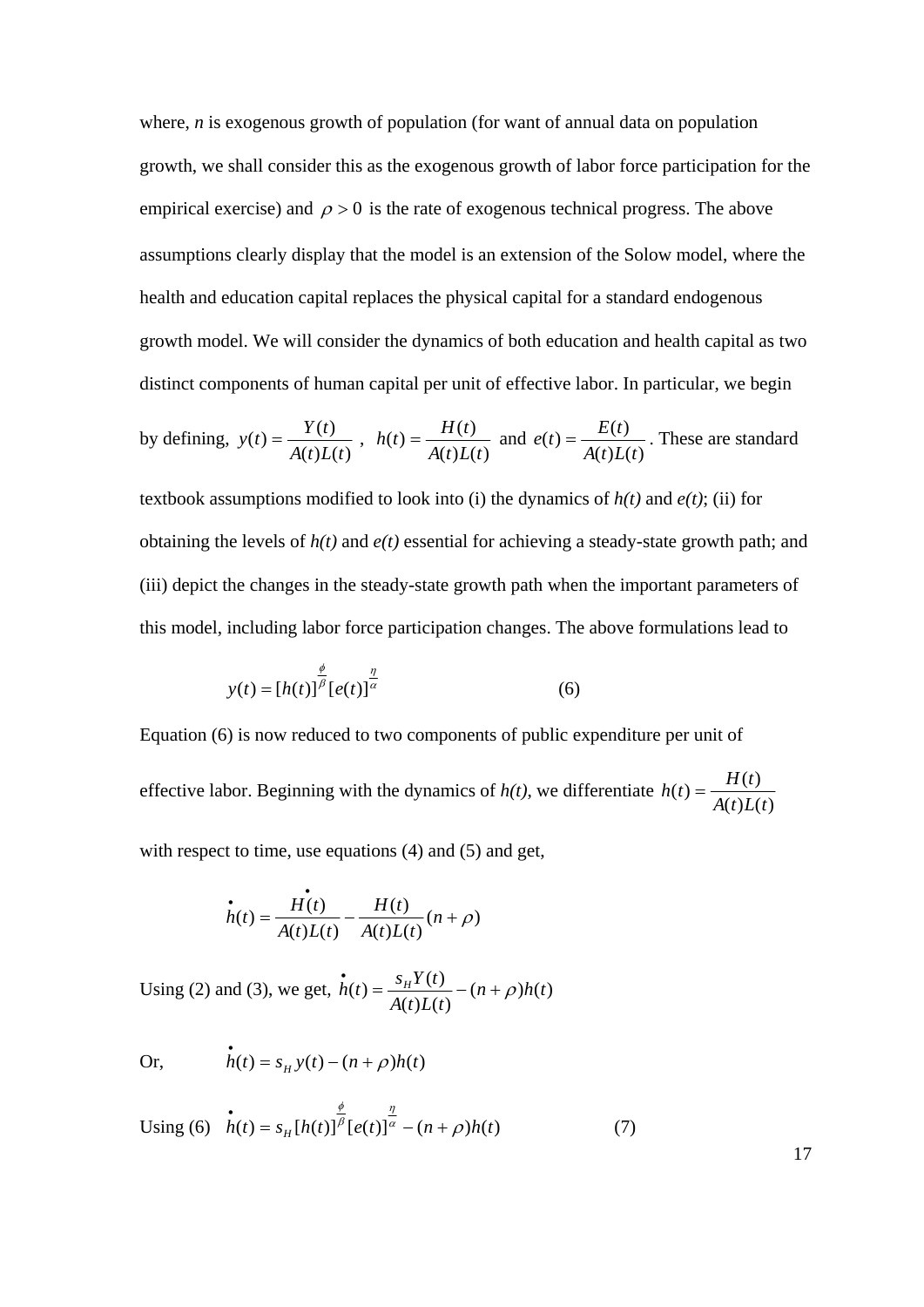The growth of health capital over time is zero for this economy, if  $\vec{h}(t) = 0$ . This implies,

 $s_H[h(t)]^{\frac{\varphi}{\beta}}[e(t)]^{\frac{\eta}{\alpha}} = (n+\rho)h(t)$  $\phi$  $=(n + \rho)h(t)$ , from which we can find out a combination of  $h(t)$  and

 $e(t)$  in the  $\{e, h\}$  space in order to trace the dynamic characteristics of  $h(t)$ . Here,

$$
h(t) = \left(\frac{s_H}{n+\rho}\right)^{\frac{\beta}{\beta-\phi}} [e(t)]^{\frac{\beta\eta}{\alpha(\beta-\phi)}}
$$
(8)

The first-order condition from (8) provides,

$$
\frac{\delta h(t)}{\delta e(t)} = \left(\frac{s_H}{n+\rho}\right)^{\frac{\beta}{\beta-\phi}} \left(\frac{\beta\eta}{\alpha(\beta-\phi)}\right) \left[e(t)\right]^{\frac{\beta\eta}{\alpha(\beta-\phi)}-1}
$$
(8a)

From (8a), since  $\beta > \phi$ ,  $\frac{\partial h(t)}{\partial x} > 0$  $(t)$  $\frac{(t)}{t}$ *e t*  $h(t)$  $\frac{\partial h(t)}{\partial e(t)} > 0$ . Further, since  $(\frac{\phi}{\beta} + \frac{\eta}{\alpha}) < 1$  $\eta$  $_{\beta}$  $\frac{\phi}{\phi} + \frac{\eta}{\phi}$  < 1, the second order is

negative. From the second-order condition  $\frac{\rho}{\rho} - 1 < 0$  $\left(\frac{\rho\eta}{(\beta-\phi)}-1\right)$  $\left(\frac{\beta\eta}{\alpha(\beta-\phi)}-1\right)$  $\setminus$  $\left(\frac{\beta\eta}{\beta\gamma\gamma}-\right)$  $\alpha(\beta-\phi)$  $\left(\frac{\beta\eta}{\beta-\phi}-1\right)$  < 0 implies  $\left(\frac{\phi}{\beta}+\frac{\eta}{\alpha}\right)$  < 1  $\eta$  $_{\beta}$  $\frac{\phi}{a} + \frac{\eta}{a}$  < 1.

Thus, the second-order derivative of (8a) along the locus gives a concave relation. As discussed earlier, the impact of health expenditure on stock of healthy workers and the stock of workers with health capital on growth is positive but decreasing over time. To the right of the  $\hat{h} = 0$  locus,  $\hat{h}$  is positive and to the left it is negative. Any  $h(t)$  at a given



*Figure 2.1. The dynamics of health capital per unit of effective labor*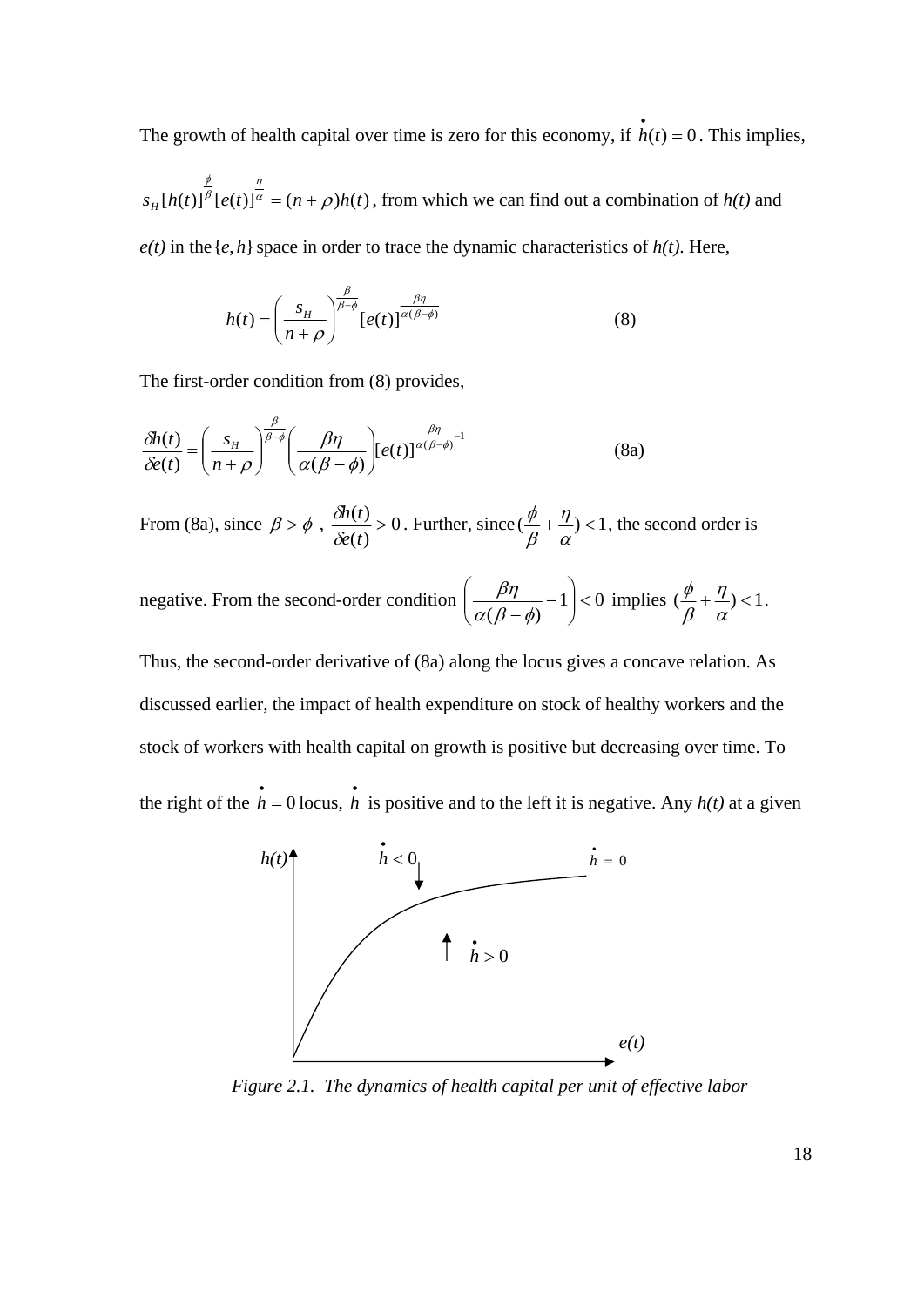$e(t)$  lower than that which maintains  $\dot{h} = 0$  must raise h and vice versa. As long as the impact of stock of healthy workers on the growth is lower than this, our results have merit. It nonetheless remains an empirical exercise to verify the case for India. Available empirical estimates (viz. Arthur, 2013 for Sub-Saharan Africa) show that  $\beta$ , if life expectancy is treated as an outcome, is about 0.013. As alternative outcomes, per capita public health expenditure lowers infant mortality by about 6% and under-five mortality rate by about 7%.

Next, we consider the dynamics of *e(t)*. Following the same procedure as above,

$$
\dot{e}(t) = s_E[h(t)]^{\frac{\phi}{\beta}}[e(t)]^{\frac{\eta}{\alpha}} - (n+\rho)e(t)
$$
\n(9)

Once again, we express  $h(t)$  and  $e(t)$  in the  $\{e, h\}$  space, where holding  $e(t) = 0$  leads to,

$$
e(t) = \left(\frac{s_E}{n+\rho}\right)^{\frac{\alpha}{\alpha-\eta}} [h(t)]^{\frac{\phi\alpha}{\beta(\alpha-\eta)}}
$$
(10)

Conducting  $\frac{\delta h(t)}{\delta e(t)}$ *e t h t*  $\frac{\partial h(t)}{\partial e(t)}$  in the {*e*, *h*} space, we get,

$$
\frac{\delta h(t)}{\delta e(t)} = \left(\frac{n+\rho}{s_E}\right)^{\frac{\beta}{\phi}} \left(1-\frac{\eta}{\alpha}\right) \frac{\beta}{\phi} \left[e(t)\right]^{\frac{(\alpha-\eta)\beta}{\alpha-\phi}-1}
$$
(10a)

From (10a), as  $\alpha > \eta$  by prior assumption, the first order is positive. Importantly, the second-

order is also positive along the  $\vec{e}(t) = 0$  locus. The positive second-order derivative requires

that 
$$
\left(\frac{(\alpha - \eta)\beta}{\alpha\phi} - 1\right) > 0
$$
, i.e.,  $\left(1 - \frac{\eta}{\alpha} > \frac{\phi}{\beta}\right)$  or  $\left(\frac{\phi}{\beta} + \frac{\eta}{\alpha}\right) < 1$ . Therefore, in the  $\{e, h\}$  space,

 $e(t) = 0$  generates the following dynamic pattern.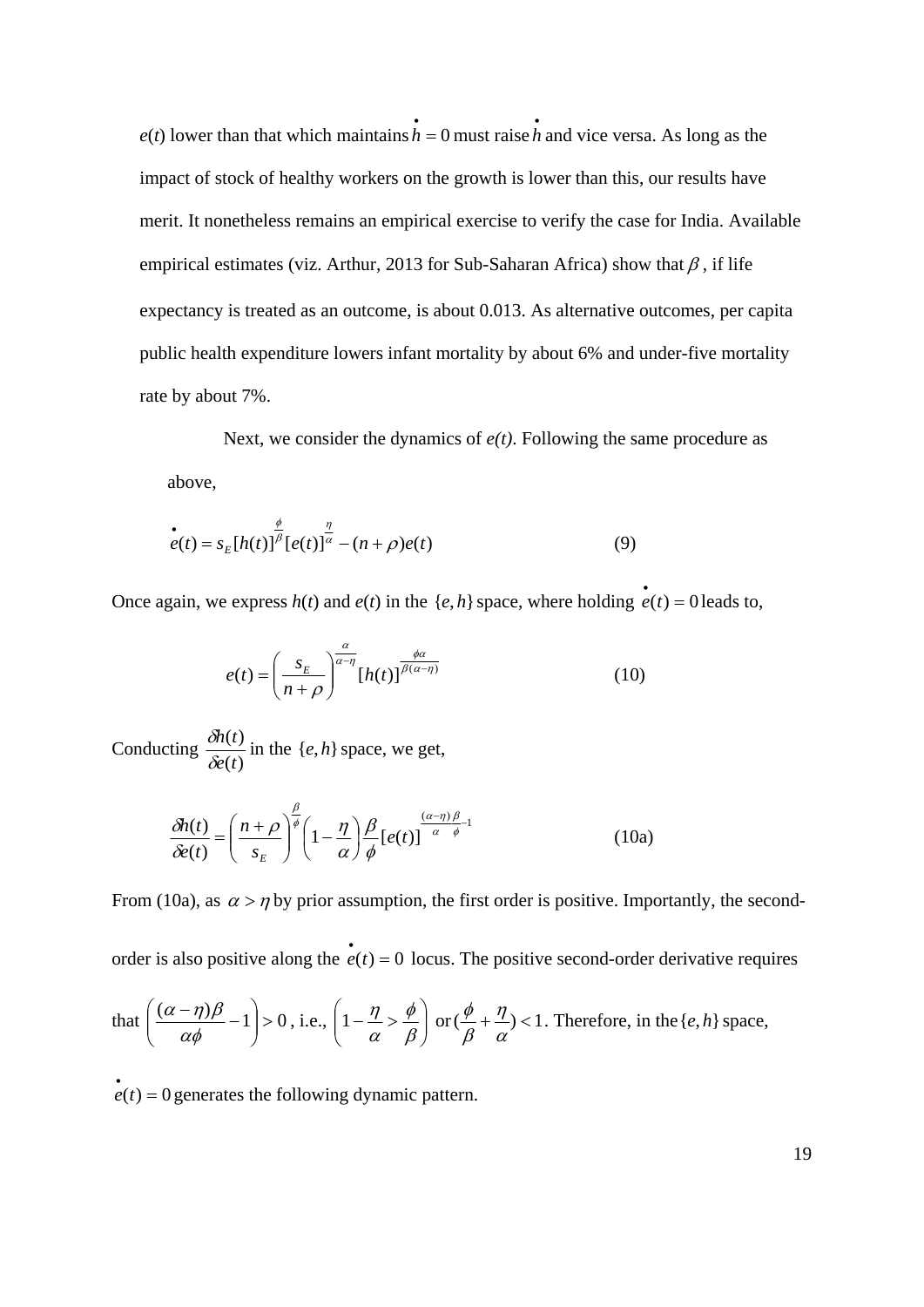

*Figure 2.2. The dynamics of education capital per unit of effective labor*

To the right of the  $\dot{e} = 0$  locus,  $\dot{e}$  is negative and to the left it is positive. Any  $e(t)$  at a given  $h(t)$  lower than that which maintains  $\dot{e} = 0$  must raise h and vice versa. In this framework, the initial values of *H, E, A* and *L* determine the initial levels of  $h(t)$  and  $e(t)$  in the steady-state equilibrium. Putting figures 2.1 and 2.2 in the same diagram yields a globally stable equilibrium at point *M*. The equilibrium suggests that starting from any point in the  $\{e, h\}$ space, the economy arrives at *M* and stays there unless there is a change in expenditure shares incurred on health or education as fraction of GDP per capita. These constitute the crucial elements in the empirical model in the next section.

However, let us trace the impact of a change in '*n*' treated as the working age population, on the steady state. Intuition suggests that when the economy's effective labor force grows and the labor market participation rises, it should affect both *h(t)* and *e(t)* as evident from equations (8) and (10). The demographic change and expansion of labor force is expected to have an impact analogous to an exogenous rise in technical progress. The nature of the shift should be conditional on the strength of the parameters and should offer an empirically testable hypothesis.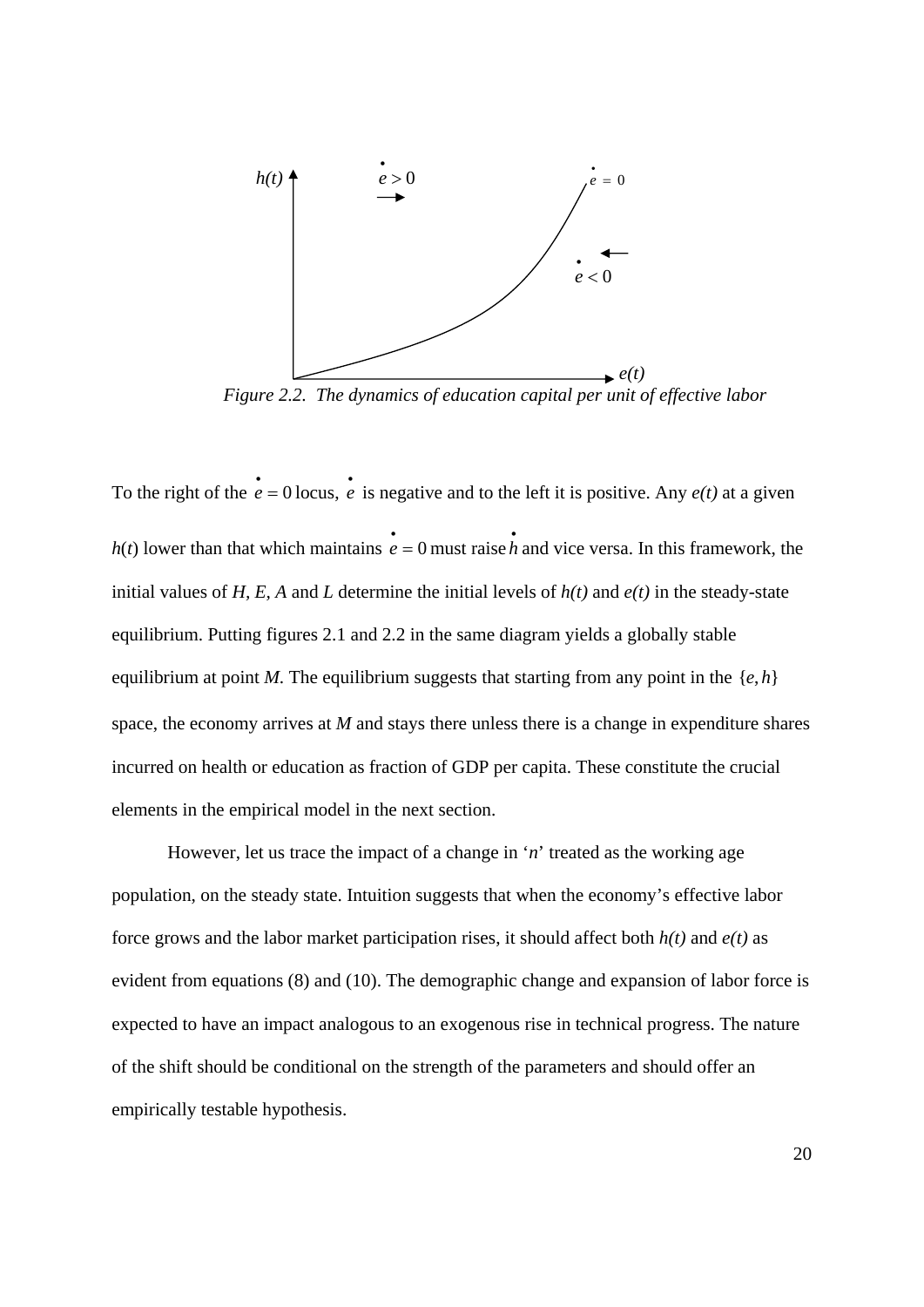

*Figure 2.3. The dynamics of health and education capital* 

It should be noted that a secular rise (decline) in 'n' would negatively (positively) affect both  $\dot{h} = 0; e = 0$  from equations (7) and (9) respectively. In terms of the equilibrium, Figure 2.3 shows that as 'n' rises, both  $\vec{e} = 0; \vec{h} = 0$  shift in and converge at a new equilibrium *N*, instead of the initial point of convergence at *M*. As 'n' rises, it affects growth of health stock and education stock negatively. As  $\vec{h} = 0$  shift inward, at a given  $e(t)$ ,  $h(t)$  falls below  $\vec{h} = 0$ . The new health capital growth curve intersects the education growth curve below *M*, the initial steady-state growth path of the economy. Here, as the economy shifts down to a lower growth path, *e(t)* starts falling as well. The net effect is, however, much stronger, since a fall in 'n' shifts *e(t)* inward as well. The final equilibrium may settle at a point like *N*, where the economic growth path is substantially lower. So, the challenge here is to see if the rise in 'n' with its effect on  $h(t)$  and  $e(t)$  can lead to a higher trajectory for the economy.

Consider the equilibrium where,  $h(t) = e(t)$  in the  $\{e, h\} \in [0, \infty)$  space at the point of convergence of  $(e = 0; h = 0)$ . Using (7) and (9), we get,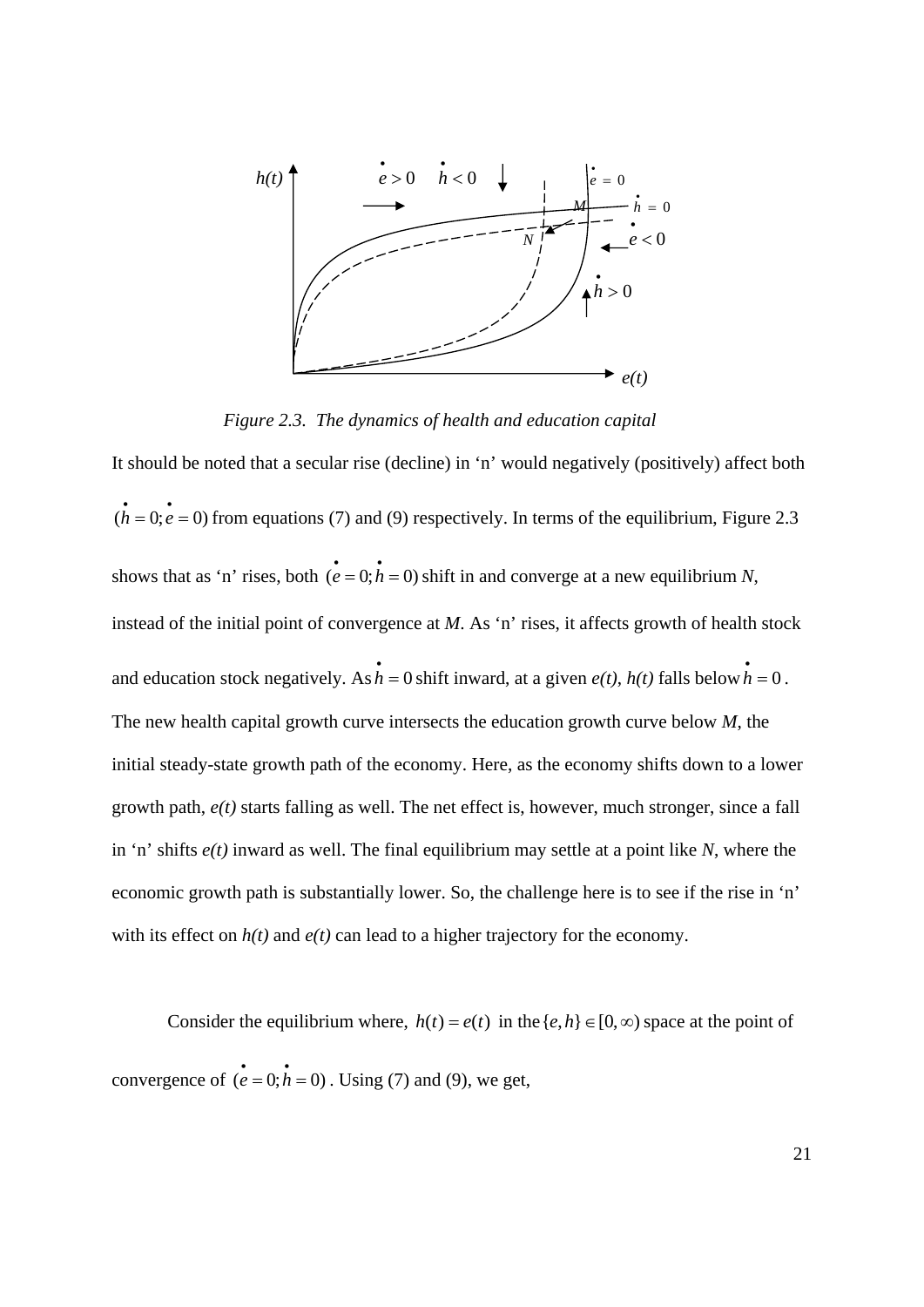$$
s_H[h(t)]^{\frac{\phi}{\beta}}[e(t)]^{\frac{\eta}{\alpha}} - (n+\rho)h(t) = s_E[h(t)]^{\frac{\phi}{\beta}}[e(t)]^{\frac{\eta}{\alpha}} - (n+\rho)e(t)
$$

Reformulating,  $[e(t) - h(t)](n+\rho) = (s_E - s_H)[h(t)]^{\frac{\varphi}{\rho}}[e(t)]^{\frac{\eta}{\alpha}}$  $\phi$  $[e(t) - h(t)](n + \rho) = (s_E - s_H)[h(t)]^{\beta} [e(t)]^{\alpha}$  (11)

Differentiating equation (11) fully, we get,

$$
[de(t) - dh(t)](n+\rho) + (dn+d\rho)[e(t) - h(t)]
$$
  
=  $(ds_E - ds_H)[h(t)]^{\frac{\phi}{\beta}}[e(t)]^{\frac{\eta}{\alpha}} + (s_E - s_H)\left[e(t)^{\frac{\eta}{\alpha}}\frac{\phi}{\beta}[h(t)]^{\frac{\phi}{\beta}}\right]dh(t) + [h(t)]^{\frac{\phi}{\beta}}\frac{\eta}{\alpha}e(t)^{\frac{\eta}{\alpha}}de(t)\right]$ 

Considering  $d\rho = ds_E = ds_H = 0$ , the above expression changes to,

$$
[e(t) - h(t)] = (s_E - s_H) \left[ \frac{\phi}{\beta} \frac{1}{\widetilde{h}(t)} \frac{dh(t)}{dn} + \frac{\eta}{\alpha} \frac{1}{\widetilde{e}(t)} \frac{de(t)}{dn} \right] - (n + \rho) \left( \frac{de(t)}{dn} - \frac{dh(t)}{dn} \right) \tag{12}
$$

where,  $[h(t)]^{\frac{\varphi}{\beta}}[e(t)]^{\frac{\eta}{\alpha}}$  $\phi$  $[h(t)]^{\frac{\psi}{\beta}}[e(t)]^{\frac{\eta}{\alpha}}$  is substituted by  $y(t)$  from (6). Also, we define  $\widetilde{h}(t) = \frac{h(t)}{y(t)}$ *y t*  $\widetilde{h}(t) = \frac{h(t)}{h(t)}$ , and

$$
\widetilde{e}(t) = \frac{e(t)}{y(t)}.
$$
 From (12),

$$
\frac{dh(t)}{dn} \Big| \frac{de(t)}{dn} > 1 \text{ iff, } \frac{dh(t)}{dn} \Big| \frac{dn(t)}{dn} = \frac{(n+\rho) - \frac{(s_E - s_H)}{\widetilde{e}(t)} \frac{\eta}{\alpha}}{(n+\rho) + \frac{(s_E - s_H)}{\widetilde{h}(t)} \frac{\phi}{\beta}} > 1.
$$

Thus, 
$$
\left[\frac{dh(t)}{dn} \cdot \frac{de(t)}{dn}\right] > 1
$$
, iff,  $(s_E - s_H) \left[\frac{y(t)}{h(t)} \frac{\phi}{\beta} + \frac{y(t)}{e(t)} \frac{\eta}{\alpha}\right] < 0$  (13)

This is possible, only if,  $(s_E - s_H) < 0$ . In other words, the growth of the labor force unambiguously raises expenditure on health more than that in education, if and only if the initial share of expenditure on education is strictly lower than that in health.

More generally, however, starting from the point where  $(e = 0; h = 0)$  converge, one can show that a rise in 'n' will affect the health outcome more (less) than the education outcome in the following way. From (12),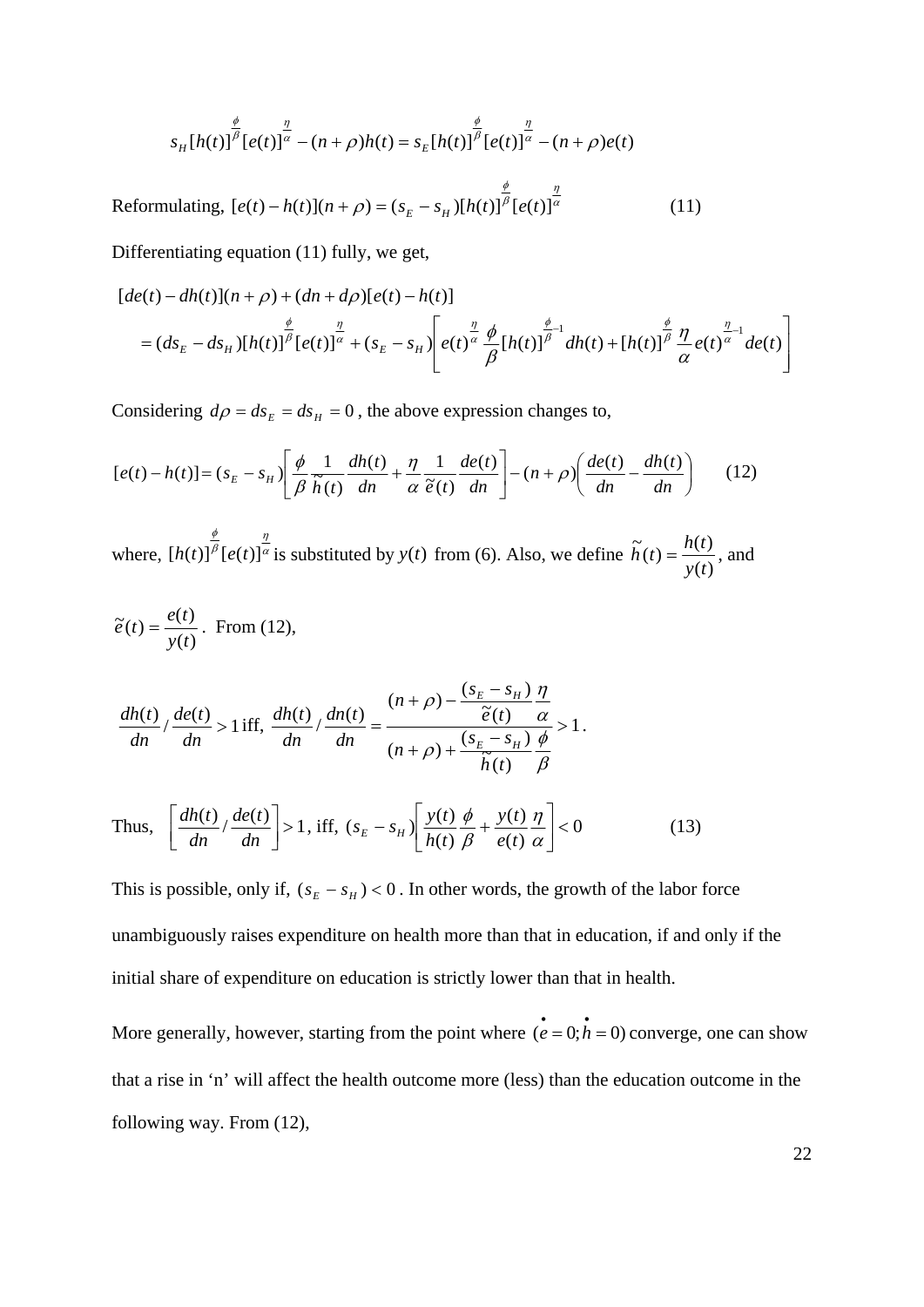$$
\left[\frac{dh(t)}{dn} \cdot \frac{de(t)}{dn}\right] \ge 1, \text{ iff, } \left[\left(1 - \frac{h(t)}{e(t)}\right)\frac{n}{\sigma_n^{e(t)}} + n + \rho\right] \ge \frac{(s_E - s_H)}{\tilde{e}(t)}\frac{\eta}{\alpha} \qquad (14)
$$

where,  $\sigma_n^{e(t)} = \frac{de(t)}{dn} \frac{n}{e(t)}$ *e t n*  $\sigma_n^{e(t)} = \frac{de(t)}{dn} \frac{n}{e(t)}$  is defined as the elasticity of education expenditure to a change in

the rate of growth of population.

Finally, rise in  $ds_E > 0$ ;  $ds_H > 0$  are expected to have positive effects on the growth path of the economy. In the first case,  $(\vec{h} = 0)$  is not affected if a greater share of the GDP is spent on education capital, and will only shift  $(e = 0)$  curve to the right. In view of figure 2.3, it should take the growth path of the economy to the northeast of *M*. As *e(t)* rise along  $(h = 0)$ ,  $h(t)$  also rises and takes the economy to a higher growth path. It suggests that the temporary shock in higher education expenditure helps to land the economy on a level of growth greater than  $\rho$  until the new equilibrium is arrived at above point *M*. The new equilibrium shall once again display the same growth rate as before, but in the process helps to take the economy to a higher trajectory. If the stock of health capital rises as well, the process would be repeated and the final growth path of the economy shall situate above *M* depending upon the relative importance of the outcomes of public expenditure on these dedicated items.

#### **3. Empirical Model**

For the empirical exercise, we consider five variables, namely, per capita growth rate (Growth\_PC), rate of public expenditures on education (Edu\_Ratio), health (Health\_Ratio) and infrastructure (Infra\_Ratio), and the working age population as the proportion of total population (Working\_pop). The rates of public expenditure on education and health are sum total of expenditures by both Union and State Governments of India. These expenditures are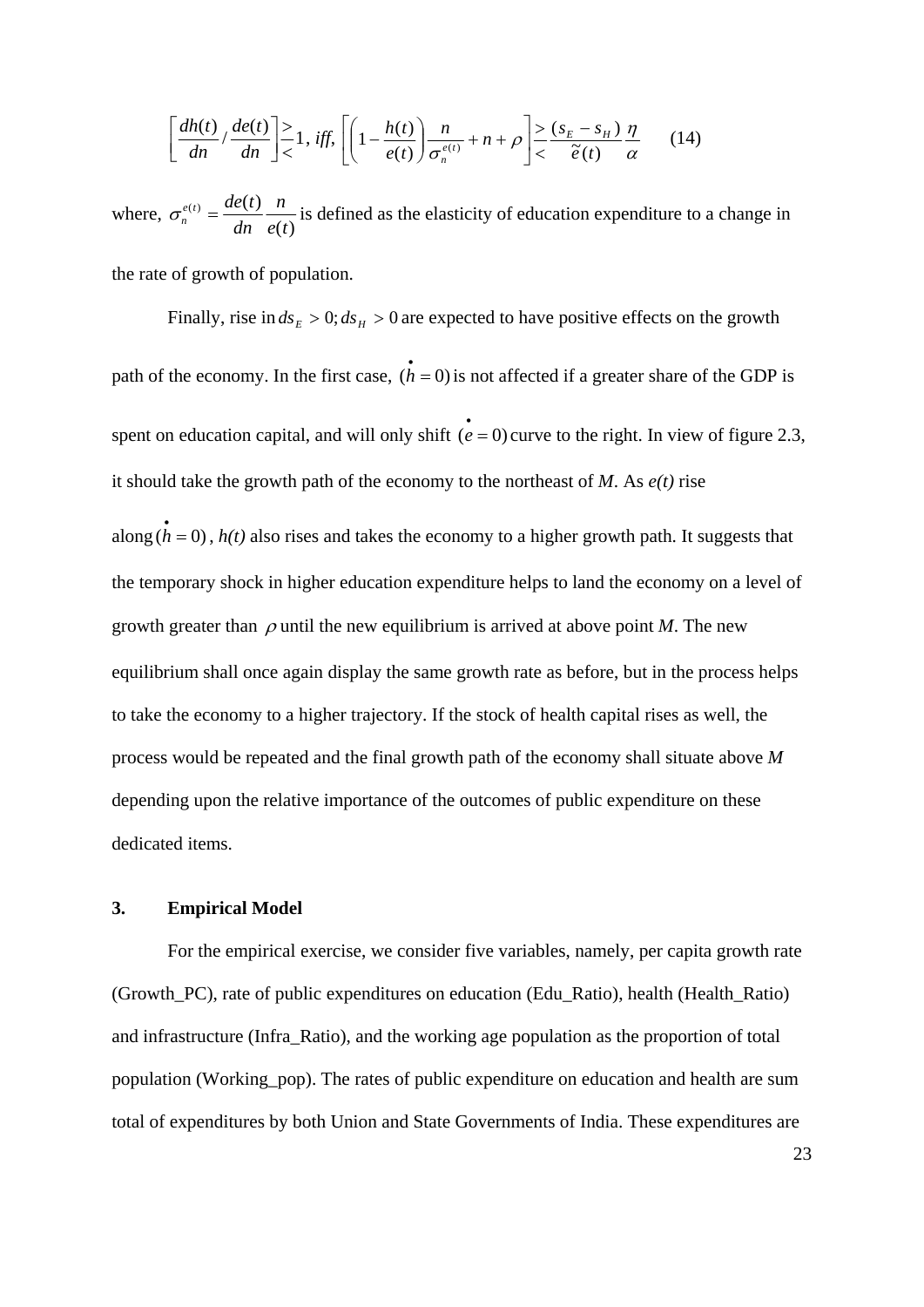expected to directly affect human capital, while the public expenditure on infrastructure should directly affect the stock of infrastructure in the economy with potential crowding-in effect on private investment. These three variables are expressed as the proportion of GDP and form the set of fiscal variables of interest for the econometric model. More precisely, the public expenditure on infrastructure includes expenditure on energy, transport, communication and irrigation. The data have been collected from publicly available sources, such as the National Accounts Statistics, Central Statistical Organization, Economic Survey, Ministry of Finance, Government of India for the first four and World Development Indicator 2014, World Bank, for data on working age population to total population. It may be noted that the more suitable demographic variable for this study would have been labor force participation. But, as no time series data for this variable is currently available, we settle for *working population*, instead. This, however, may not be entirely unrealistic in view of the fact that India is passing through the second window of demographic dividends where the share of young workers would be at the maximum. Thus, a growing population would imply a growing labor force. As the unemployment benefit in India is virtually non-existent, the growing labor force often settles for informal and unskilled jobs, with little hope for the benefits of high employment opportunities, high income and high savings feeding into investment and growth to present itself readily. An alternative to this measure is the *dependency ratio*. We also conducted another macro-econometric exercise with working age population replaced by dependency ratio. The results are by and large similar.

Before the discussion on the macro-econometric exercise, let us first provide the summary statistics of the variables in Table 3.1. Next we checked the non-stationary character of the data. Table 3.2 provides the unit root results for the variables at their levels.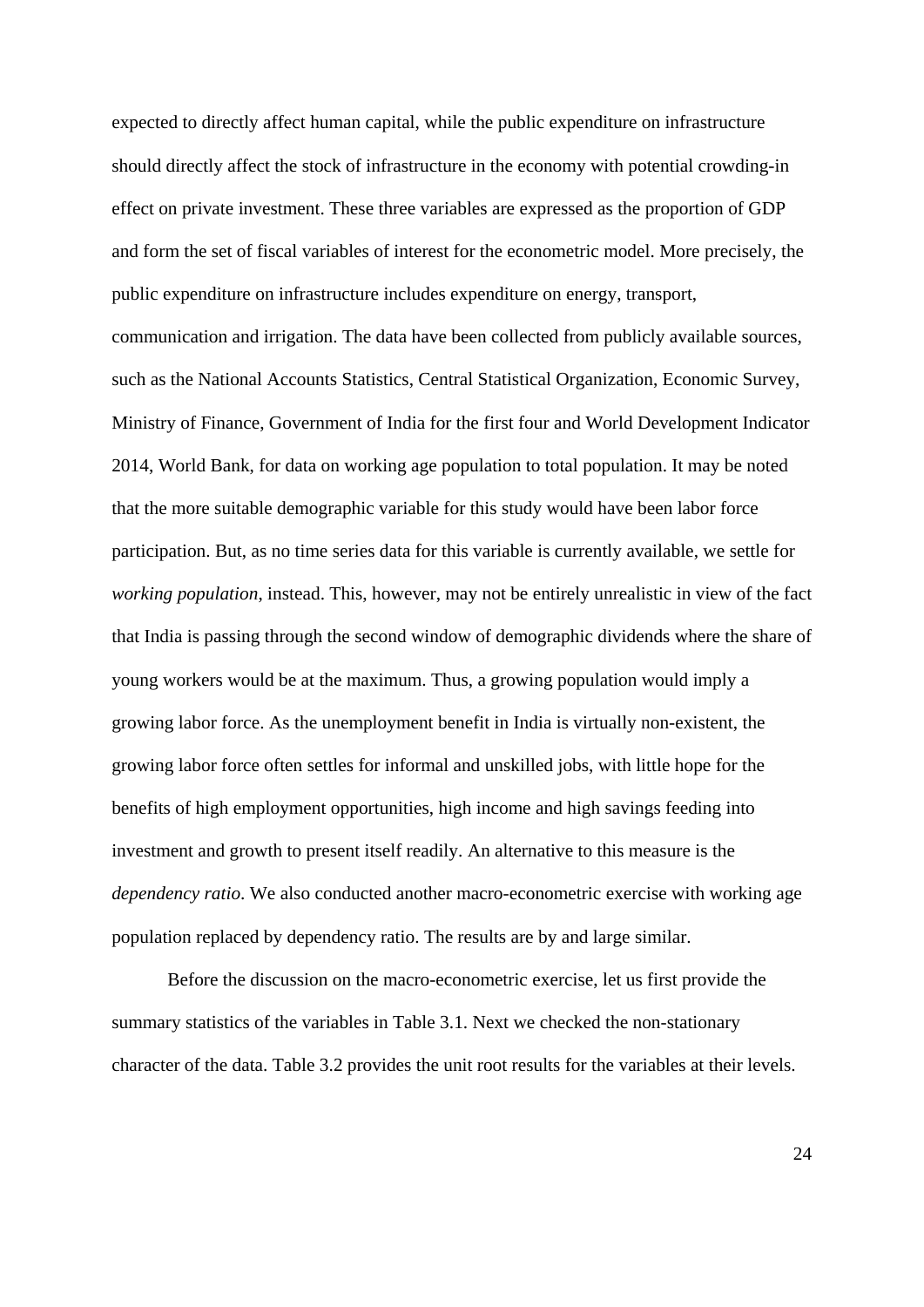DF/ADF, Phillips-Perron and KPSS tests for all the variables at their levels are tested positive to exhibit the presence of unit roots both except for per capita growth rate. We also tested for

| Two is site bullioned to build the control to the construction of the term of the construction of the construction of the construction of the construction of the construction of the construction of the construction of the |         |           |          |        |  |  |  |  |
|-------------------------------------------------------------------------------------------------------------------------------------------------------------------------------------------------------------------------------|---------|-----------|----------|--------|--|--|--|--|
|                                                                                                                                                                                                                               | Mean    | <b>SD</b> | Min      | Max    |  |  |  |  |
| Edu Ratio                                                                                                                                                                                                                     | 0.0041  | 0.0013    | 0.0007   | 0.0076 |  |  |  |  |
| Health Ratio                                                                                                                                                                                                                  | 0.0019  | 0.0007    | 0.00107  | 0.0041 |  |  |  |  |
| Infra Ratio                                                                                                                                                                                                                   | 0.0493  | 0.0132    | 0.0264   | 0.0699 |  |  |  |  |
| working_pop                                                                                                                                                                                                                   | 59.22   | 2.7606    | 55.41    | 64.76  |  |  |  |  |
| Growth_PC                                                                                                                                                                                                                     | 0.03328 | 0.0321    | $-0.075$ | 0.0802 |  |  |  |  |

 *Table 3.1: Summary statistics: Variables in levels* 

 *Table 3.2: Test results for non-stationarity* 

| Variable     | ADF Test: $z(t)$ |             |            | DF-GLS Test            |                  |  |
|--------------|------------------|-------------|------------|------------------------|------------------|--|
|              | Constant         | Trend       | Drift      | $\tau$ -Test Statistic | u-Test Statistic |  |
| Edu Ratio    | 0.57             | $-1.297$    | 0.577      | $-1.796$               | 0.711            |  |
|              | (0.987)          | (0.889)     | (0.716)    |                        |                  |  |
| Health Ratio | $-1.895$         | $-1.898$    | $-1.895**$ | $-1.77$                | $-1.556$         |  |
|              | (0.33)           | (0.656)     | (0.03)     |                        |                  |  |
| Infra Ratio  | $-2.1$           | $-1.876$    | $-2.1**$   | $-1.456$               | $-1.389$         |  |
|              | (0.246)          | (0.667)     | (0.02)     |                        |                  |  |
| Working_pop  | 0.41             | $-4.665***$ | 0.41       | $-5.827***$            | $-0.517$         |  |
|              | (0.982)          | (0.001)     | (0.656)    |                        |                  |  |
| Growth PC    | $-2.22$          | $-4.852***$ | $-2.22**$  | $-4.167***$            | $-2.283***$      |  |
|              | (0.199)          | (0.0004)    | (0.017)    |                        |                  |  |

Note: (1) The values in the parentheses are MacKinon approximate p-value.

 (2) All the tests were conducted with a lag structure of 3. (3) For the DF-GLS Test the interpolated critical values are due to Elliot, Rothenberg and Stock (1996).

 (4) The critical values of DF-GLS test with 3 lags are –3.77, -3.19, -2.89 with trend ( $\tau$ ) and –2.636, -1.95, -1.606 without trend ( $\mu$ ) statistic at 1%, 5%, 10%.

*Table 3.3: Test results of non-stationarity – Variables in Changes* 

| Variable             | ADF Test, $z(t)$ |          |         | DF-GLS Test            |                  |  |
|----------------------|------------------|----------|---------|------------------------|------------------|--|
|                      | Constant         | Trend    | Drift   | $\tau$ -Test Statistic | u-Test Statistic |  |
| ∆Edu Ratio           | $-5.15#$         | $-5.545$ | $-5.15$ | $-4.83$                | $-3.728$         |  |
|                      | (0.00)           | (0.00)   | (0.00)  |                        |                  |  |
| ∆Health_Ratio        | $-3.67$          | $-3.23$  | $-3.67$ | $-3.24***$ #           | $-3.052$         |  |
|                      | (0.004)          | (0.00)   | (.02)   |                        |                  |  |
| ∆Infra Ratio         | $-3.80#$         | $-4.08#$ | 3.79#   | $-3.216**$ #           | $-2.975**$ #     |  |
|                      | (0.003)          | (0.007)  | (0.00)  |                        |                  |  |
| $\Delta$ Working_pop | $-3.02#$         | $-4.1$   | $-2.3$  | $-1.402***$ #          | 0.087            |  |
|                      | (0.06)           | (0.001)  | (0.012) |                        |                  |  |

Note: (1) The values in the parentheses are MacKinon approximate p-value.

- (2) All the tests were conducted with a lag structure of 2. (3) For the DF-GLS Test the interpolated critical values are due to Elliot, Rothenberg and Stock (1996).
- (4) The critical values of DF-GLS test with 2 lags are –3.77, -3.19, -2.89 with trend ( $\tau$ ) and –2.636, -1.95, -1.606 without trend ( $\mu$ ) statistic at 1%, 5%, 10%.
- (5) # significant with lag structure of 1.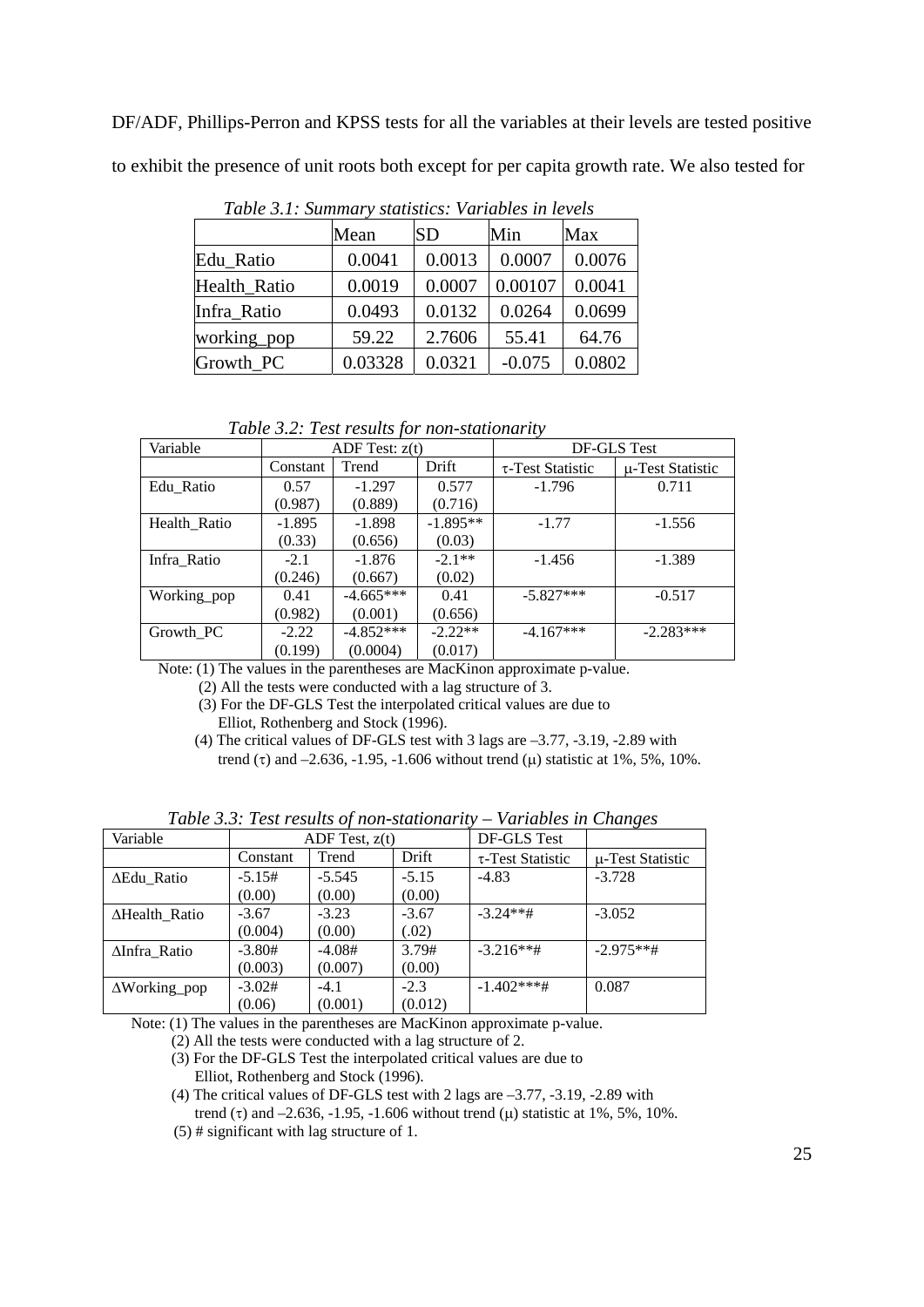structural break using Zivot-Andrews (Zivot and Andrews, 1992) and Lee-Strazicich (Lee and Strazicich, 2001) which both tested for structural break in the presence of unit root. We did not report the results here. However, the same tests at changes of the variables (except per capita growth rate) test for I(0) as reported in Table 3.3. Since per capita growth are already found to be I(0) we did not consider to test for non-stationarity of the series in change.

Since the our theoretical model is cast in terms of aggregate growth rate we justifiably constructed the macroeconometric model with focus on the rate of growth, to be more specific per capital rate of growth to take care of population growth factor. In view of the stationarity of the variables at changes there is no problem in fitting a vector autoregressive model with the five variables mentioned above, viz. per capita growth rate and the rest four in changes. The specified macroeconometric model is:

$$
Ay_t + a_0 + A_1y_{t-1} + \dots + A_py_{t-p} + \beta x_t = Be_t
$$
\n(15)

where  $y_t =$  [Growth\_PC  $\Delta$ Edu\_ratio  $\Delta$ Health\_Ratio  $\Delta$ Infra\_Ratio  $\Delta$ Working\_pop<sup>†</sup>, *A* = matrix of contemporaneous coefficients of the endogenous variables,  $a_0$  = vector of constants for each equation,  $A_i$  = coefficient matrix of the lagged endogenous variables,  $\beta$  = vector of coefficients for the single exogenous variable of the model,  $x<sub>r</sub>$  = exogenous variable,  $B =$ coefficient matrix of the structural shocks,  $e_t$  = vector of structural shocks. All of the  $A_i$ 's are 5x5,  $a_0$  and  $\beta$  are 5x1, *B* is 5x5.

The corresponding reduced form Vector Autoregressive (VAR) Model is given by:  $y_t = \Phi(L)^{-1} B e_t = \Pi u_t$  (16)

where  $\Phi(L) = a_0 + A_1 y_{t-1} + \dots + A_p y_{t-p} + \beta x_t, \Pi = \Phi(L)^{-1} B$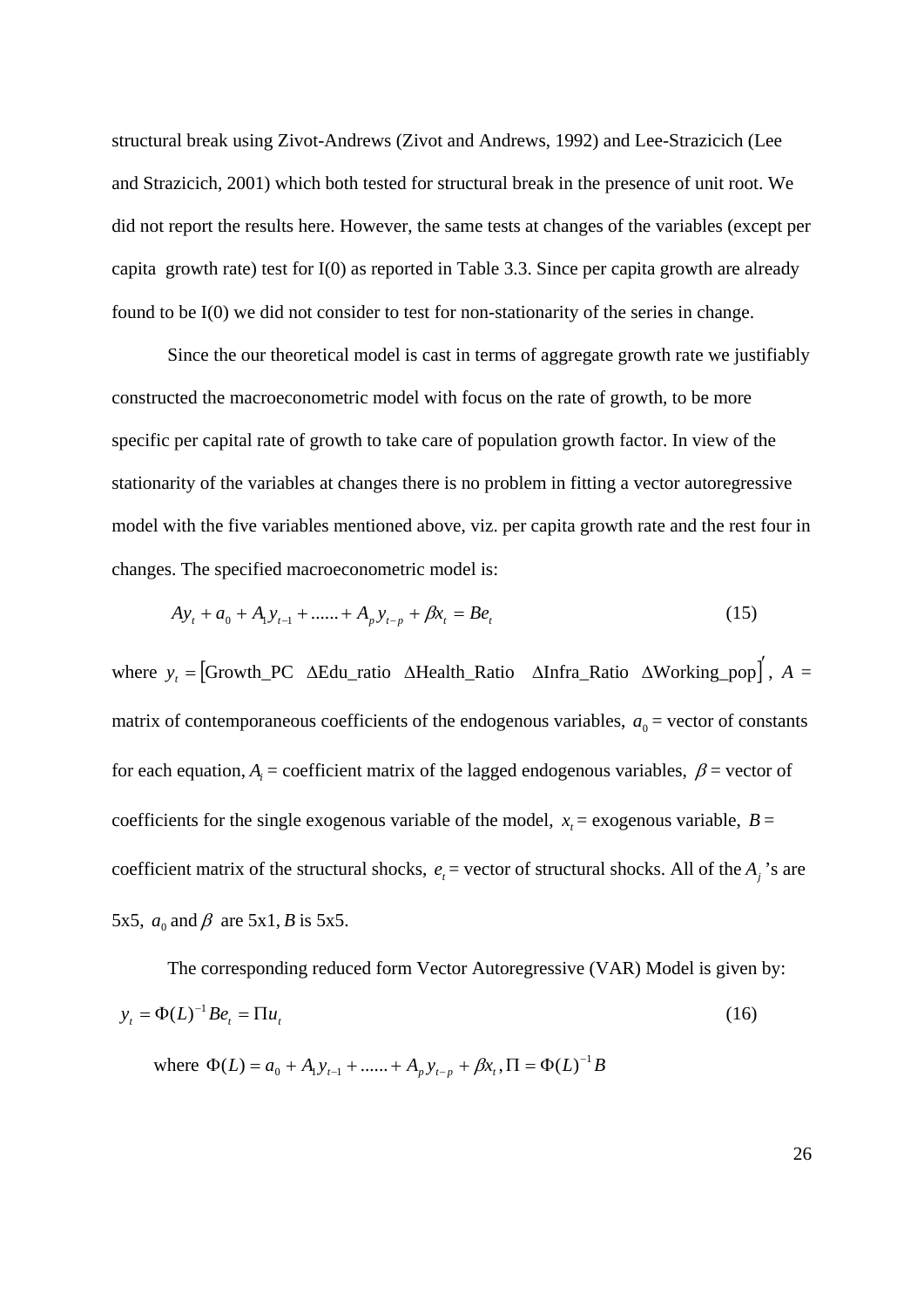We have normalized on the endogenous variables such that *A* is an identity matrix. The reduced form VAR, as given by (16) is estimated with a lag of structure of 3. We chose the lag structure to be 3 by SBI, AIC and Lutkepohl lag order selection statistics. However, for some of the endogenous variables all lagged variables are not significant. The reduced form is estimated with upto 3 lags for the endogenous variables and time as an exogenous variable.<sup>3</sup> The stability of the VAR model is ensured by the condition that all the eigenvalues of the underlying reduced form coefficient matrix are less than unity. This condition is satisfied which is evident from the Table 3.4 and Fig. 3.1 below. We also tested for Lagrange multiplier test for autocorrelation.

| Eigenvalue         | Modulus   |         |  |  |  |  |  |
|--------------------|-----------|---------|--|--|--|--|--|
| $.7960834 +$       | .526143i  | .954241 |  |  |  |  |  |
| .7960834           | .526143i  | .954241 |  |  |  |  |  |
| $.8581699 +$       | .2523118i | .894492 |  |  |  |  |  |
| .8581699 -         | .2523118i | .894492 |  |  |  |  |  |
| $.1020411 +$       | .8162921i | .822645 |  |  |  |  |  |
| .1020411           | .8162921i | .822645 |  |  |  |  |  |
| $-.7123976$        |           | .712398 |  |  |  |  |  |
| .278433<br>$+$     | .6079097i | .66864  |  |  |  |  |  |
| .278433            | .6079097i | .66864  |  |  |  |  |  |
| $-.3076073$<br>$+$ | .4156409i | .517088 |  |  |  |  |  |
| $-.3076073$        | .4156409i | .517088 |  |  |  |  |  |
| $-.4257593$<br>$+$ | .199843i  | .470328 |  |  |  |  |  |
| $-14257593$        | .199843i  | .470328 |  |  |  |  |  |
| $-.2530931$        |           | .253093 |  |  |  |  |  |
| .2253071           |           | .225307 |  |  |  |  |  |
|                    |           |         |  |  |  |  |  |

*Table 3.4: Eigenvalue stability condition* 

<sup>&</sup>lt;sup>3</sup> Without a Time trend the estimated reduced for VAR becomes unstable.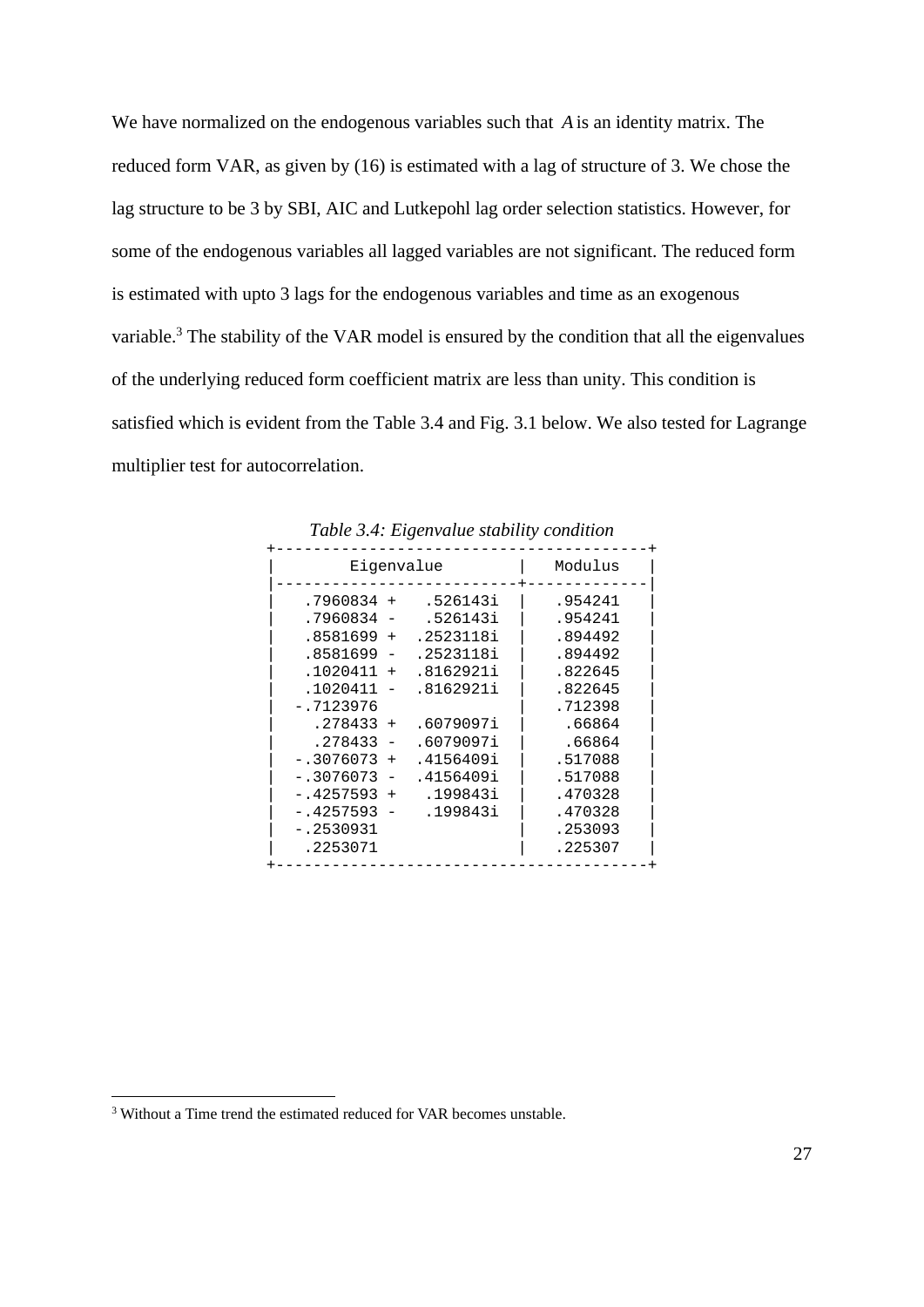

 *Fig. 3.1: Eigenvalues of the underlying VAR* 

Finally, we report Granger causality test in Table 3.5. The test procedure is Wald test of the null hypothesis that the lagged coefficients of each of the endogenous variables is zero (first four sub-panels) and that all the lagged coefficients of all the endogenous variables are (last row of each sub panel). As Table 3.5 shows that the null of no Granger causality of per capita growth, change in the rate of educational expenditure and change in the rate of infrastructure expenditure by all the other endogenous variables separately or together cannot be rejected at 5% level. However, the null hypothesis of no Granger causality of change in rate of health expenditure by the change in the per capita growth rate and rate of health expenditure cannot be rejected, the null is rejected by the change in the rate of infrastructure expenditure (at 5%) and by the change in the rate of working age population (1%) and also for the case with all other (lagged) endogenous variables. Finally, the null of no Granger causality of rate of working age population is rejected at 1% level for all other (lagged) endogenous variables taken together and separately for each of the endogenous variables except for per capita growth rate.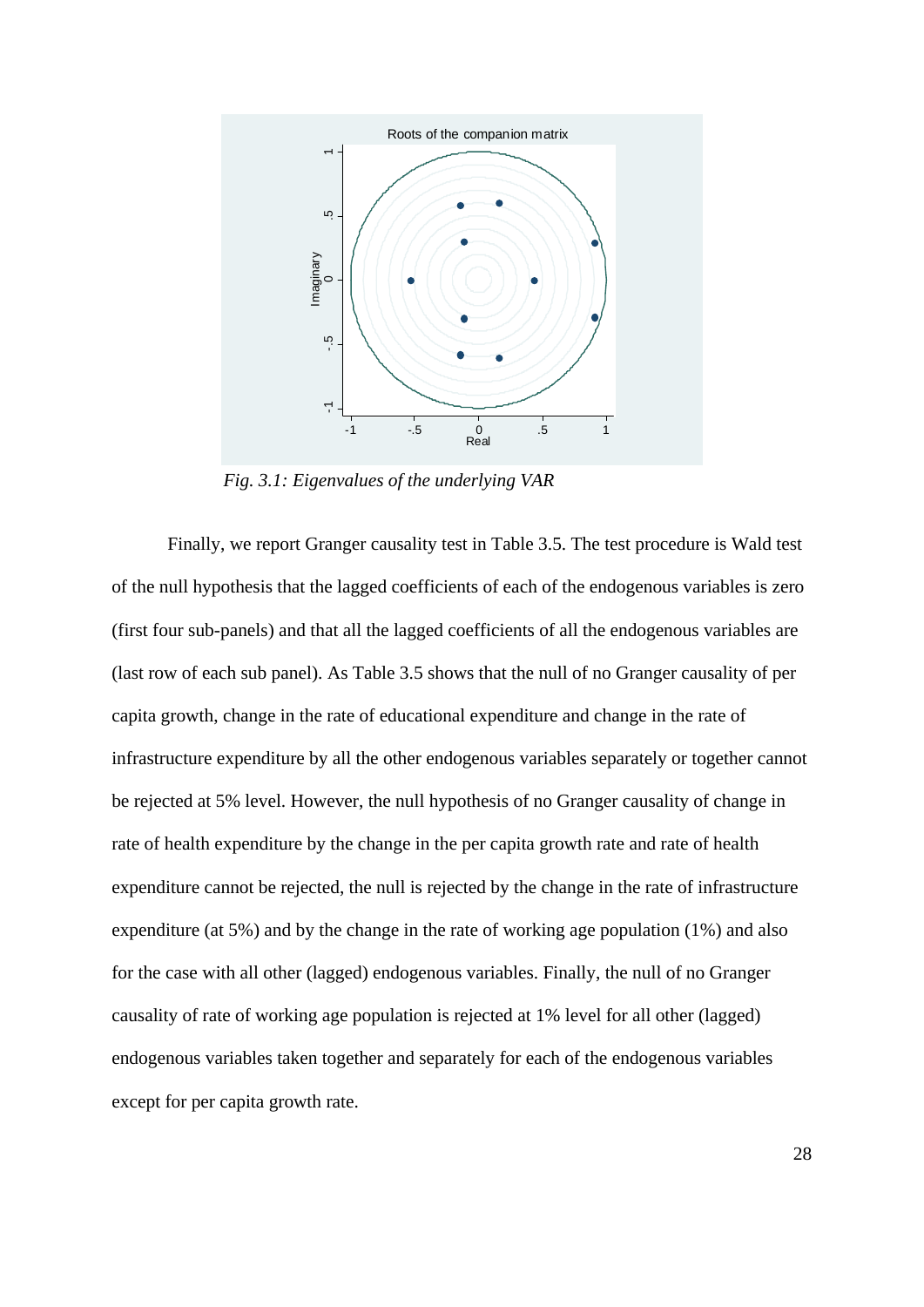+------------------------------------------------------------------------+ Equation  $\qquad$  Excluded | F df df\_r Prob > F | |--------------------------------------+---------------------------------| | Growth\_PC Edu\_Ratio | .88333 3 100 0.4525 | Growth\_PC Health\_Ratio| .06549 3 100 0.9780 | | Growth\_PC Infra\_Ratio| .4478 3 100 0.7194 | | Growth\_PC working\_pop | .20165 3 100 0.8950 | | Growth\_PC ALL | .43953 12 100 0.9435 | |--------------------------------------+---------------------------------| | Edu\_Ratio Growth\_PC | 1.4541 3 100 0.2317 | | Edu\_Ratio Health\_Ratio| 1.2834 3 100 0.2843 | | Edu\_Ratio Infra\_Ratio | .51425 3 100 0.6734 | | Edu\_Ratio working\_pop | 2.6024 3 100 0.0562 | | Edu\_Ratio ALL | 1.8134 12 100 0.0558 | |--------------------------------------+---------------------------------| | Health\_Ratio Growth\_PC| .05935 3 100 0.9809 | | Health\_Ratio Edu\_Ratio| 1.8015 3 100 0.1518 | | Health\_Ratio Infra\_Ratio| 3.9545 3 100 0.0104 | | Health\_Ratio working\_pop| 4.623 3 100 0.0045 | | Health\_Ratio ALL| 2.4155 12 100 0.0086 | |--------------------------------------+---------------------------------| | Infra\_Ratio Growth\_PC | .18742 3 100 0.9047 | | Infra\_Ratio Edu\_Ratio | .4484 3 100 0.7190 | | Infra\_Ratio Health\_Ratio| .60491 3 100 0.6133 | | Infra\_Ratio working\_pop | 1.1447 3 100 0.3349 | | Infra\_Ratio ALL | .44747 12 100 0.9397 | |--------------------------------------+---------------------------------| | working\_pop Growth\_PC | 1.9422 3 100 0.1276 | | Aworking\_pop AEdu\_Ratio | 6.2793 3 100 0.0006 | | working\_pop Health\_Ratio| 7.0788 3 100 0.0002 | | working\_pop Infra\_Ratio | 3.841 3 100 0.0119 | | working\_pop ALL | 4.7761 12 100 0.0000 | Aworking\_pop AHealth\_Ratio 7.0788 3 100 0.0002 |<br>
Aworking\_pop AInfra\_Ratio | 3.841 3 100 0.0119 |<br>
Aworking\_pop ALL | 4.7761 12 100 0.0000 |

 *Table 3.5: Granger Causality Test* 

To summarize the above results none of the fiscal variables and the rate of working population Granger cause rate of per capita growth rate. However, all the fiscal policy variables Granger cause rate of working age population, but the per capita growth rate does not Granger cause rate of working age population.

 All the above results pertain to the reduced form VAR which are though very important, cannot directly shed light on the economic relations that are ultimately interested in. The estimation of the theoretical model or testing of some specific hypothesis is conducted on the basis of a structural vector autoregressive (SVAR) model derived from the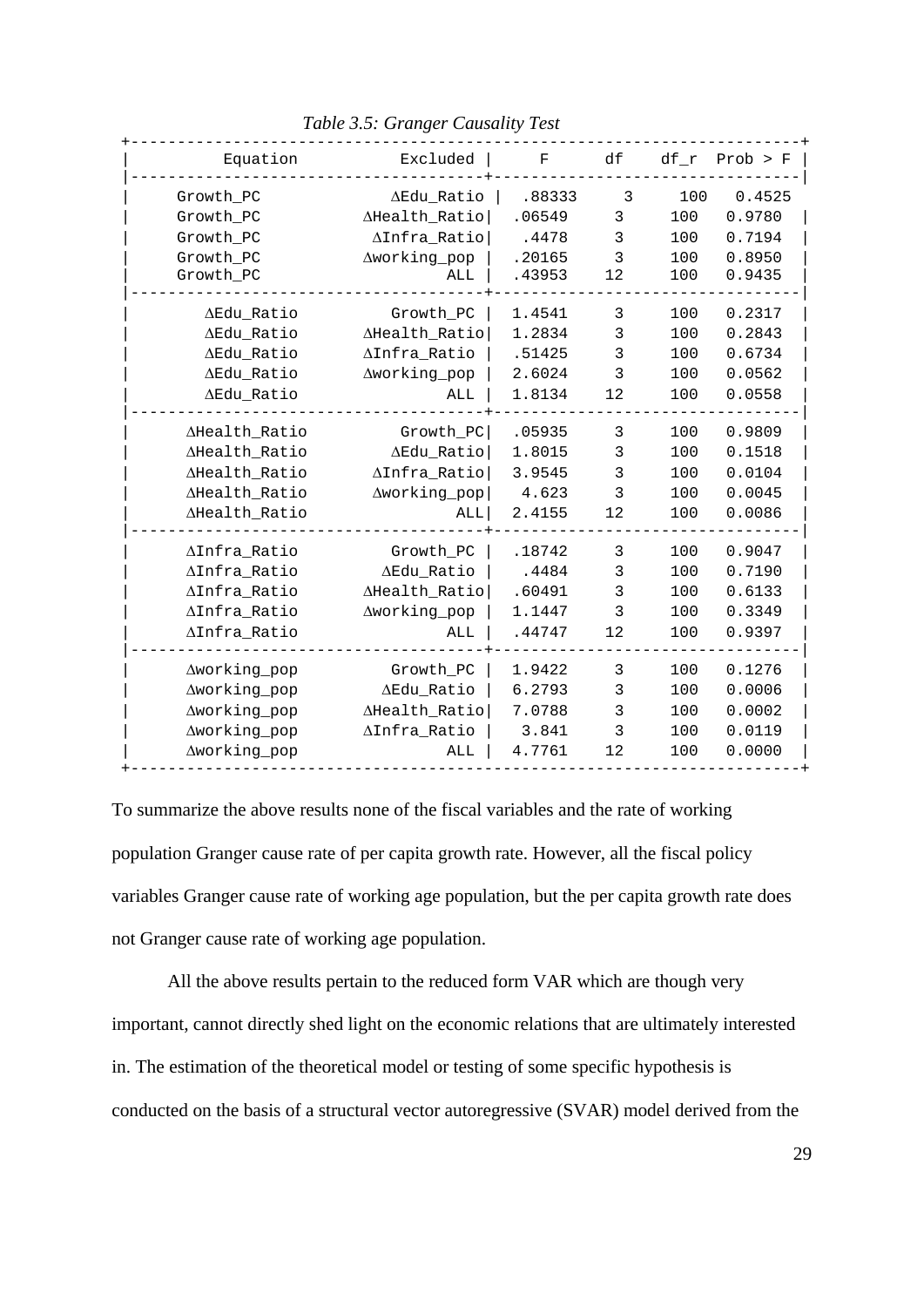reduced form VAR (see Enders, 2009; Hamilton 1994; Kehoe, 2006, Lutkepohl and Kratzig, 2004; Sims, 1980; Stock and Watson, 2001 for alternative approaches to this issue). The underlying SVAR model from the VAR estimated from (16) can be recovered by putting some conditions – identification conditions on the coefficients of the SVAR model. There are two types of SVAR depending on the nature of restrictions on the coefficients of the structural model – short run VAR and long run SVAR. Since our focus is growth and demography which are by definition long run in nature we will work with the long run SVAR model. Equation (16) can be written as

$$
y_t = \Phi(L)^{-1} B e_t = C e_t \tag{17}
$$

where  $C = \Phi(L)^{-1}B$  is the matrix of long run responses to the orthogonalized shocks. This is there are 25 structural parameters in the SVAR model which we have to estimate from the reduced form VAR. One has to put at least  $2K^2 - K(K+1)/2 = 10$  restrictions for the satisfaction of the order condition of identification. Typically the restrictions in the long run model are exclusion restrictions. The restriction that  $C_{ij} = 0$  means the long run response of the *j*<sup>th.</sup> structural shock has no effect on the *i*<sup>th.</sup> endogenous variable. We put zero restriction on the long run response of the fiscal variables. There is only one zero restriction on the coefficient of the rate of working age population for the shock to growth rate. This is found to be appealing from the Granger causality test (though it is not a test of exogeneity). It is also a compulsion for the satisfaction of the identification condition. However, we also re-estimated the model with no restriction on the rate of working age population but a zero restriction on the growth rate equation. There is no change in the results as the relevant coefficient is found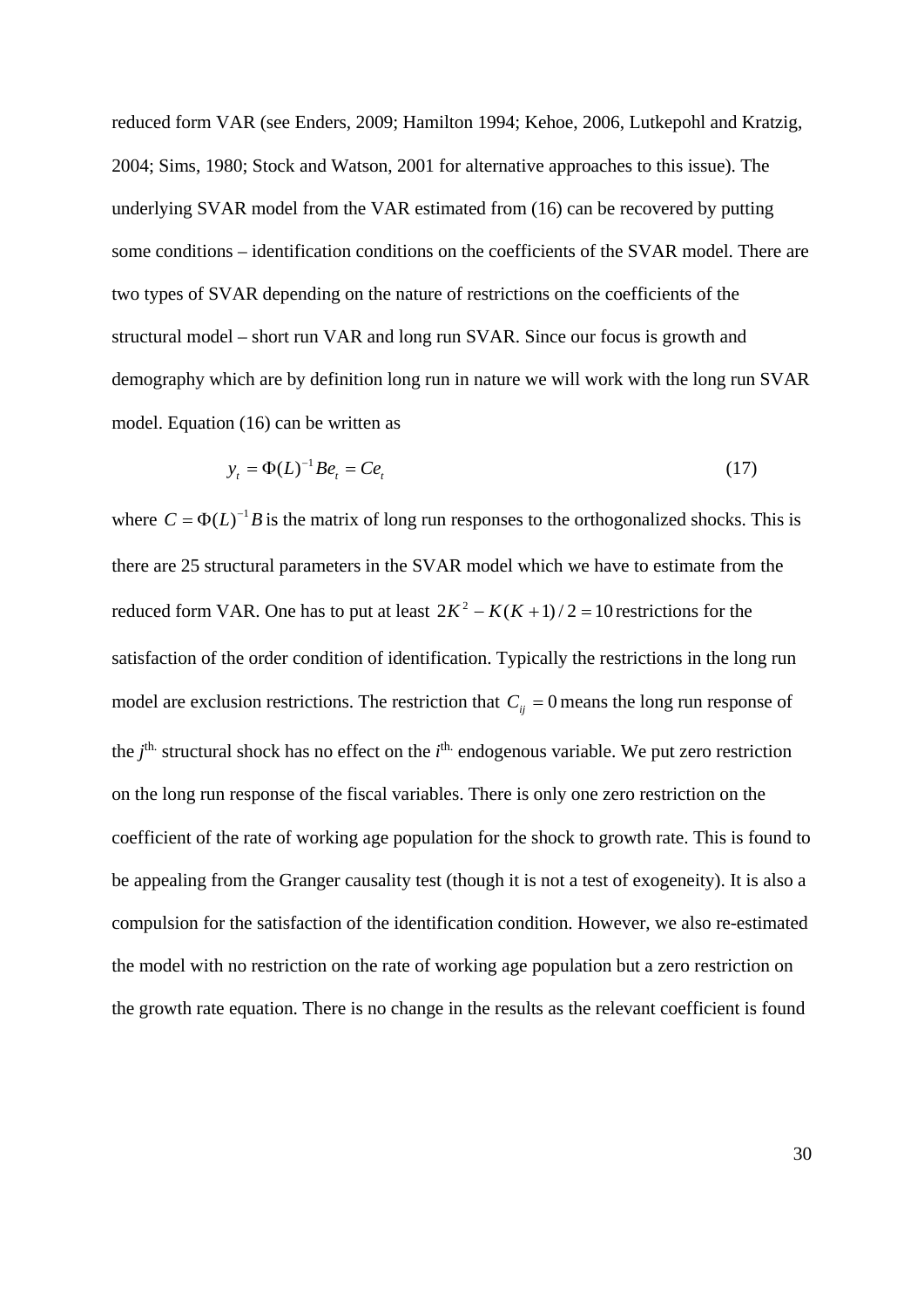| 0.0139886 | 0.005351                  | $-0.0008156$               | 0.0069474                 | $-0.0019433$        |
|-----------|---------------------------|----------------------------|---------------------------|---------------------|
| (8.72)    | (2.26)                    | $(-0.33)$                  | (2.69)                    | $(-0.85)$           |
|           | 0.0004348<br>(8.72)       | $-0.00000184$<br>$(-0.03)$ | 0.0002107<br>(2.83)       |                     |
| 0         |                           | 0.0004411<br>(8.72)        | 0.0001966<br>(2.62)       |                     |
|           |                           |                            | 0.0059892<br>(8.72)       |                     |
| 0         | $-0.0092929$<br>$(-1.88)$ | 0.0224791<br>(3.96)        | $-0.0120045$<br>$(-1.88)$ | 0.0297428<br>(8.72) |

 *Table 3.6: The estimated coefficient matrix of the exactly identified SVAR* 

**Note:** (1) Obsns. from 1970-2010.

(2) The figures in the parentheses are t-statistics.

to be non-significant. Since some of the coefficients are reported to be non-significant we reestimated the SVAR model with zero restriction for those coefficients. The reestimated long run coefficient matrix coefficient matrix is given below. The Likelihood Ratio test of identifying restrictions: chi2( $3$ ) = 0.8466 (Prob > chi2 = 0.838) which implies that the overidentifying restrictions cannot be rejected.

0.0171007 (8.72) 0.0064732  $(2.25)$  0 0.008399<br>(2.25) 0 0.008399  $(2.69)$  0 0  $0.0005257$ <br>(8.72)  $\begin{array}{|c|c|c|}\n\hline\n0.0002547 \\
\hline\n0.0002547\n\end{array}$  $\begin{array}{c|c} 0.002347 & 0 \\ (2.83) & 0 \end{array}$ 0 0.0005333 (8.72) 0.0002377  $\begin{array}{c|c} 0.002377 & 0 \\ (2.62) & 0 \end{array}$  $\begin{array}{ccccccc} 0 & & 0 & & 0 \end{array}$ 0.0072406  $\begin{array}{c|c} 0072400 & 0 \\ (8.72) & 0 \end{array}$  $\begin{array}{|c|c|c|c|c|}\n\hline\n0 & -0.0112346 \\
\hline\n0.1883\n\end{array}$ (-1.88) 0.0271283 (4.1) -0.0145128 (-1.88) 0.0359573 (8.72)

Table 3.7: Estimated coefficients of the over identified SVAR

**Note:** (1) Obsns. from 1970-2010.

(2) The figures in the parentheses are t-statistics.

In matrix notation we can write our final SVAR model as in below.

| $\lceil 0.0171007 \rceil$ | 0.0064732    |           | 0.008399                |           | $Growth_PC$                | $e_1$          |
|---------------------------|--------------|-----------|-------------------------|-----------|----------------------------|----------------|
|                           | 0.0005257    |           | 0.0002547               |           | ΔEdu_ratio                 | $e_{\alpha}$   |
|                           |              | 0.0005333 | 0.0002377               |           | AHealth_Ratio              | e <sub>2</sub> |
|                           |              |           | 0.0072406               |           | ∆Infra_Ratio               | $e_4$          |
| $\theta$                  | $-0.0112346$ |           | $0.0271283 - 0.0145128$ | 0.0359573 | $\vert \Delta$ Working_pop | $e_{5}$        |

(18)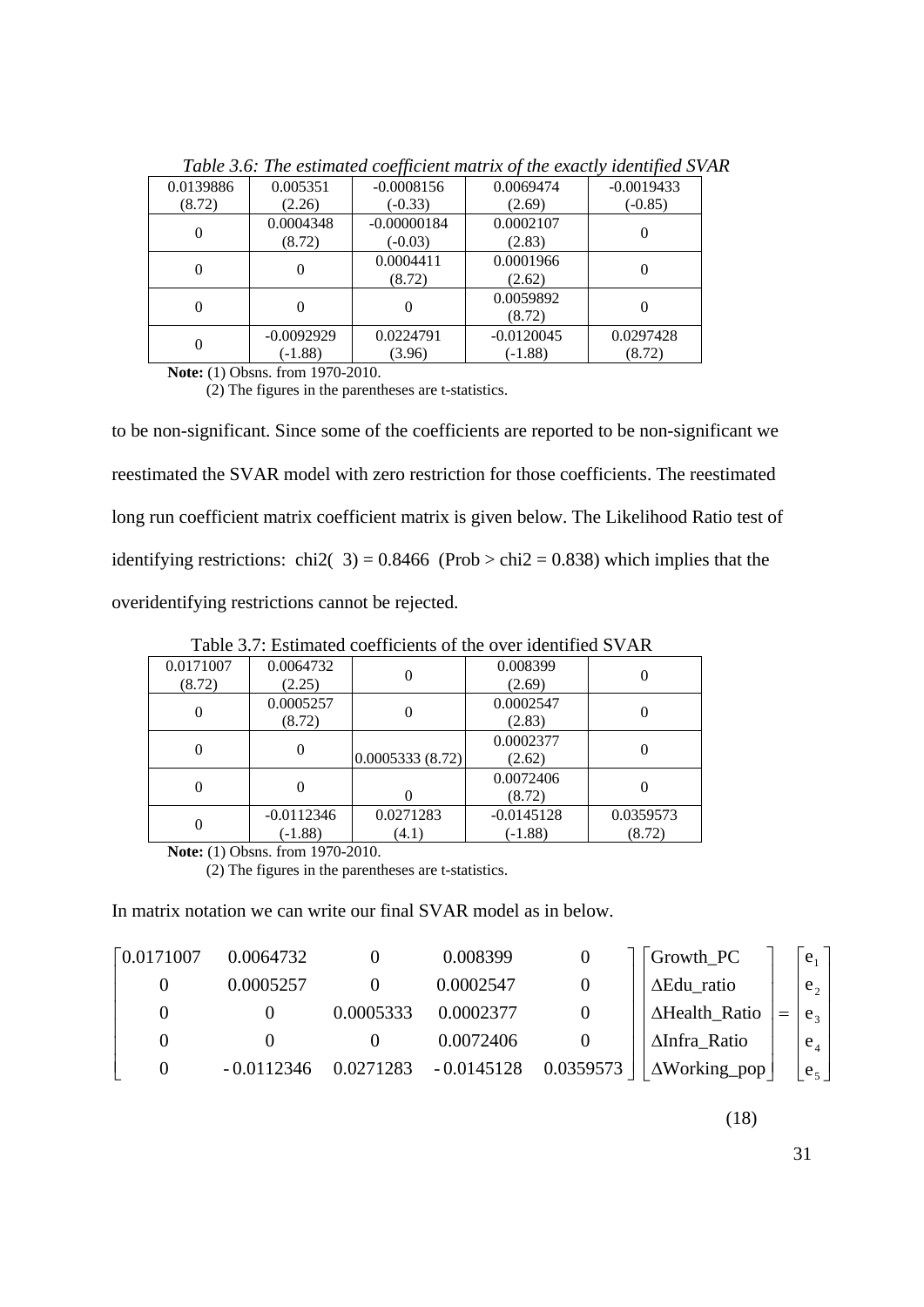It is evident from the final SVAR model that per capita growth increases due to structural shocks in rates of education and infrastructure-related expenditures. A shock to the rate of education expenditure affects changes in the rate of health expenditure. Note that, changes in the rate of infrastructure expenditure are purely exogenous. Further, changes in the rate of working age population are manifested by shocks originating from changes in all the fiscal variables. In fact, the effect of the rate of education expenditure and infrastructure expenditure are negative while the change in the rate of health expenditure is positive. Rate of working age population neither affects nor is affected by the rate of per capita growth.

Next, we plot the impulse response functions and variance decomposition functions for the per capita growth rate and rate of working age population in Figs. 3.2 through 3.7 with impulses arising from the three fiscal variables. In general, it is readily observed that the impulse variables have varying impacts on the response variables. The impact of a shock from education expenditure or from health expenditure on to the working age population, as well as per capita growth rate, are similar in nature displaying short-run effects. After a few years, the path in both the cases comes back to its original trajectory. However, the impacts of the shocks move in opposite directions. While education expenditure has a dampening effect on the working age population, the health expenditure raises it. The rate of growth initially decreases following a shock to the health expenditure, while it increases from a shock to education expenditure though eventually, both of them return to their original trajectories. As for the shock to infrastructure expenditure, the effects are different for the two response variables. For per capita growth rate, the impact is short term, while for the working age population it is permanent.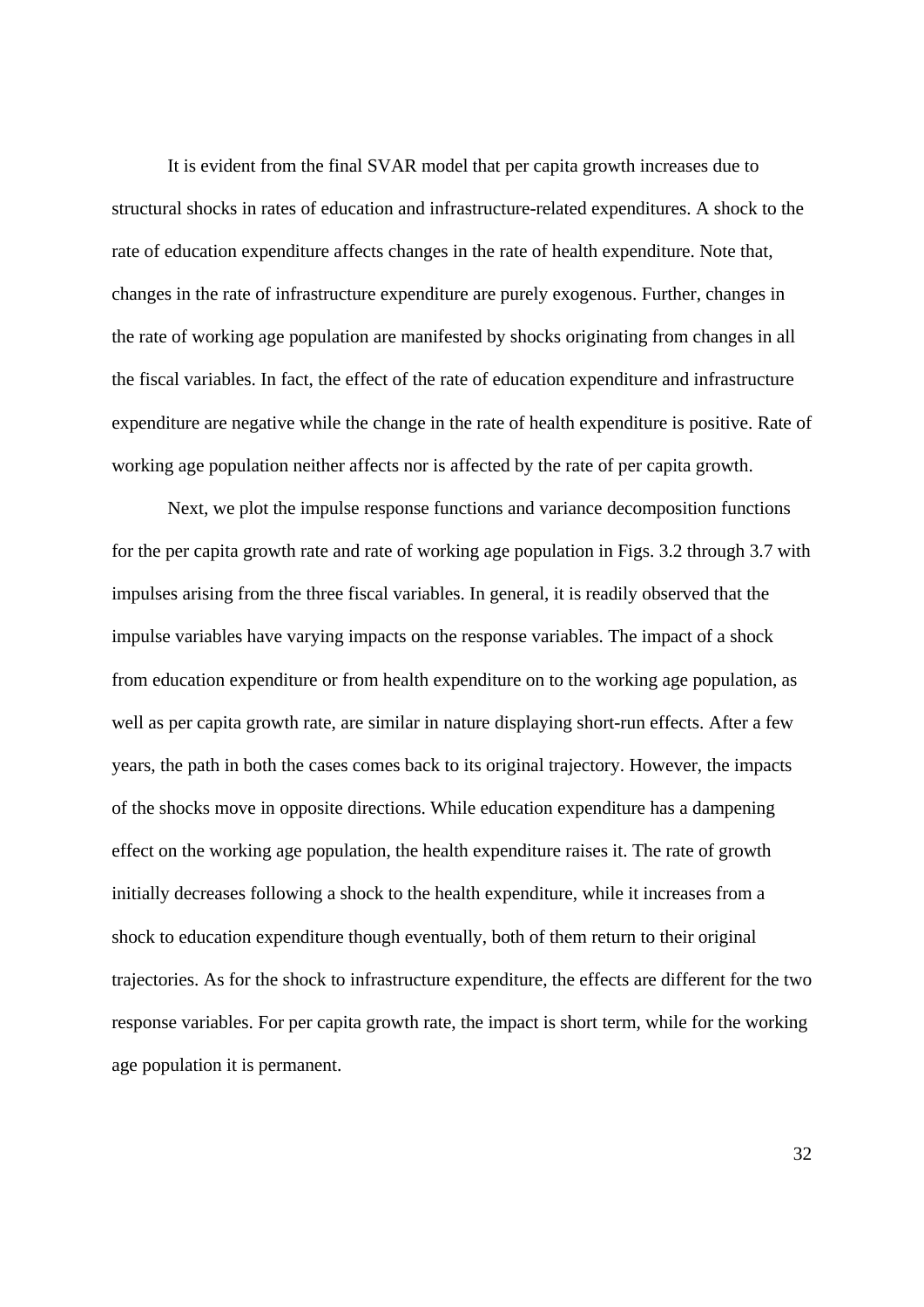

 *Fig. 3.2: Impulse Response Function – Impulse by Education expenditure* 



 *Fig. 3.3: Variance Decomposition – Impulse by Education expenditure*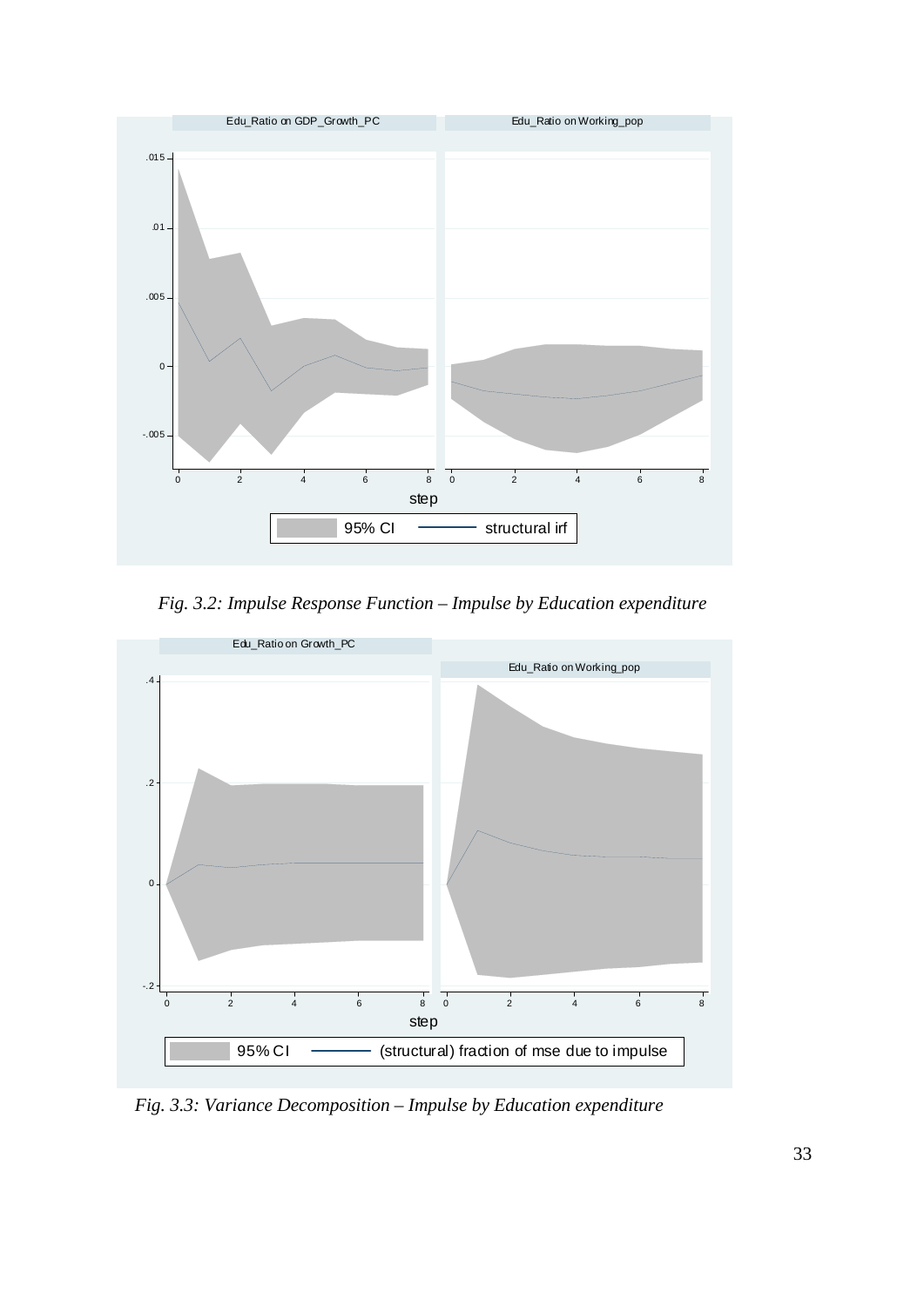

 *Fig. 3.4: Impulse Response Function – Impulse by Health expenditure* 



 *Fig. 3.5: Variance Decomposition – Impulse by Health expenditure*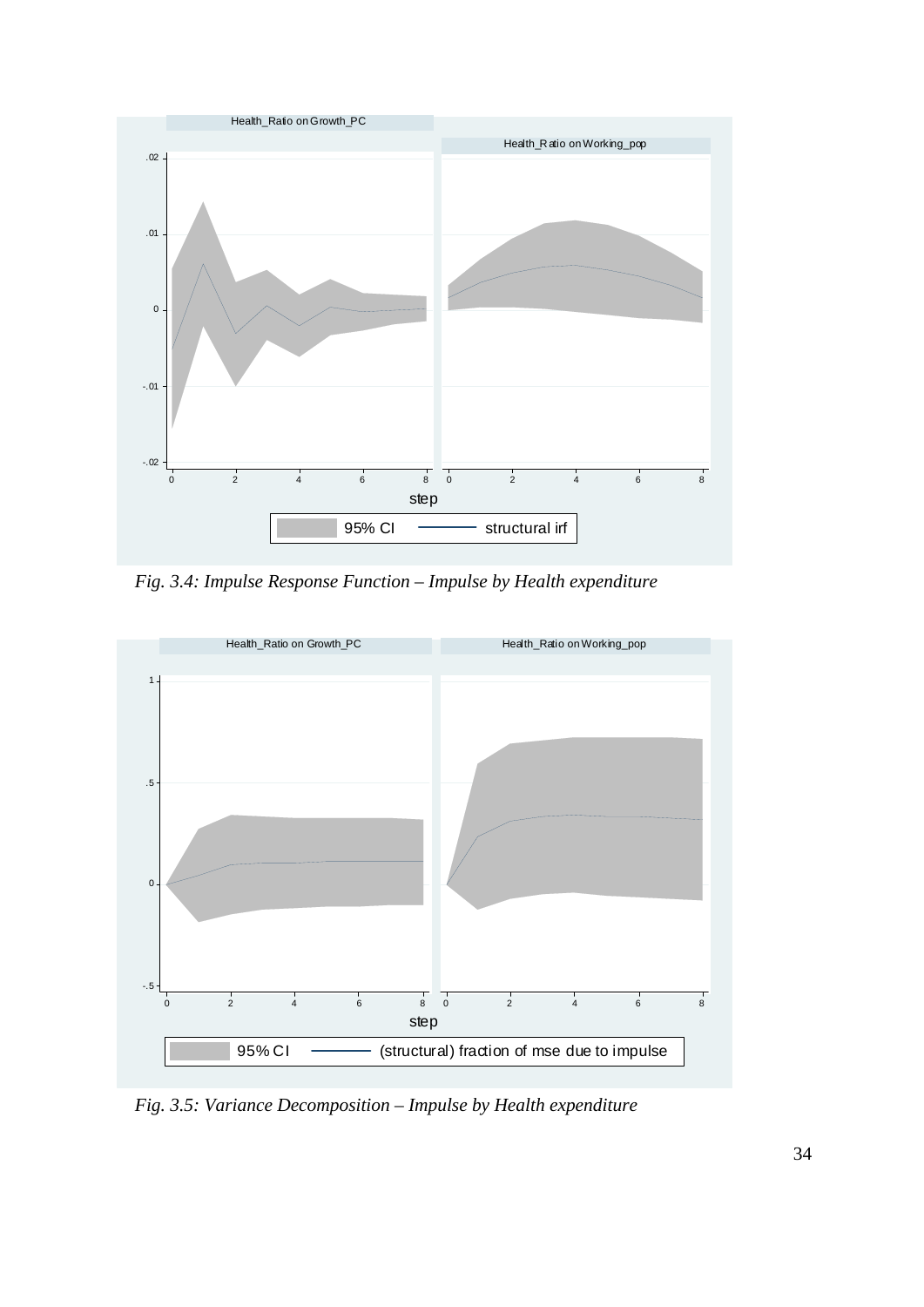

 *Fig. 3.6: Impulse Response Function – Impulse by Infrastructure expenditure* 



 *Fig. 3.7: Variance Decomposition – Impulse by Infrastructure expenditure*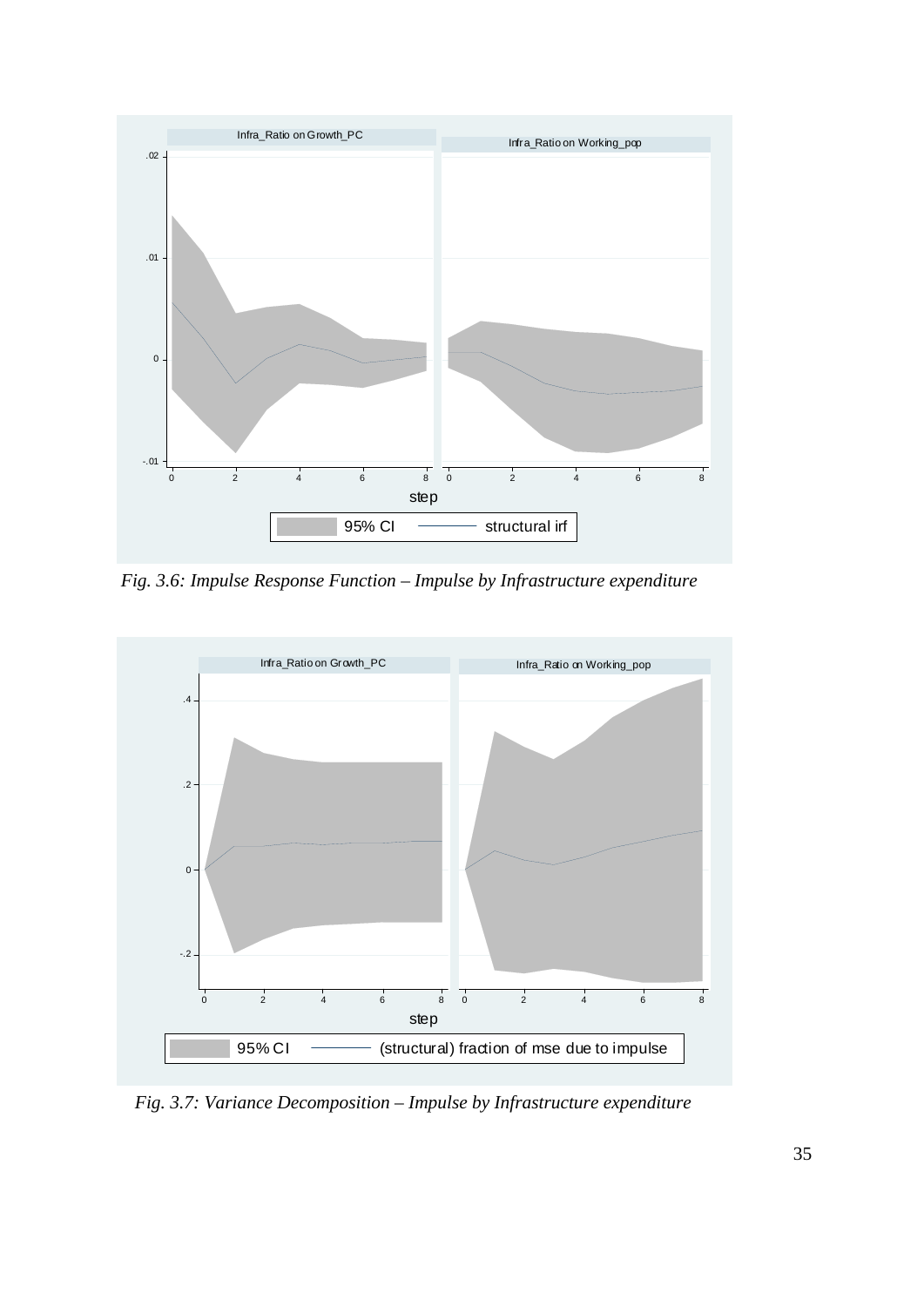These observations are quite consistent with the coefficients of the constrained long run SVAR model defined by equation (18).

#### **4. Concluding Remarks**

The paper developed a theoretical model explaining the role of fiscal parameters on the demographic factors and its effects on the rate of growth in an economy. We considered two important fiscal policy variables – the share of expenditure on education and health, which are expected to influence the productivity of the working age population in the long run. A higher productivity of the working age population is expected to raise the growth rate, which in turn is significantly determined by the strength of human capital as direct outcomes of public and private investments. For a developing country like India, the role of public intervention continues to be unambiguously high.

The observed effects operate in two different ways – one, the expenditure on education directly affects technical knowledge and two, the health-related expenditure affects sheer productive capacity even for the unskilled labor. In many cases, the budgetary allotment in these social sectors are easier said than done, typically because there are competing claimants from infrastructure and other areas of national importance. We did not include infrastructure in our theoretical model as it is generally undisputed to have a crowding-in effect from private investment, with direct implications for growth. However, we did include infrastructure expenditure in our econometric model to observe if the trade-off arising from atypical public budgetary constraints reflects adversely on the overall growth rate.

Based on the arguments of the theoretical section we formulated an econometric model where we allowed three fiscal policy variables to interact. The results of the empirical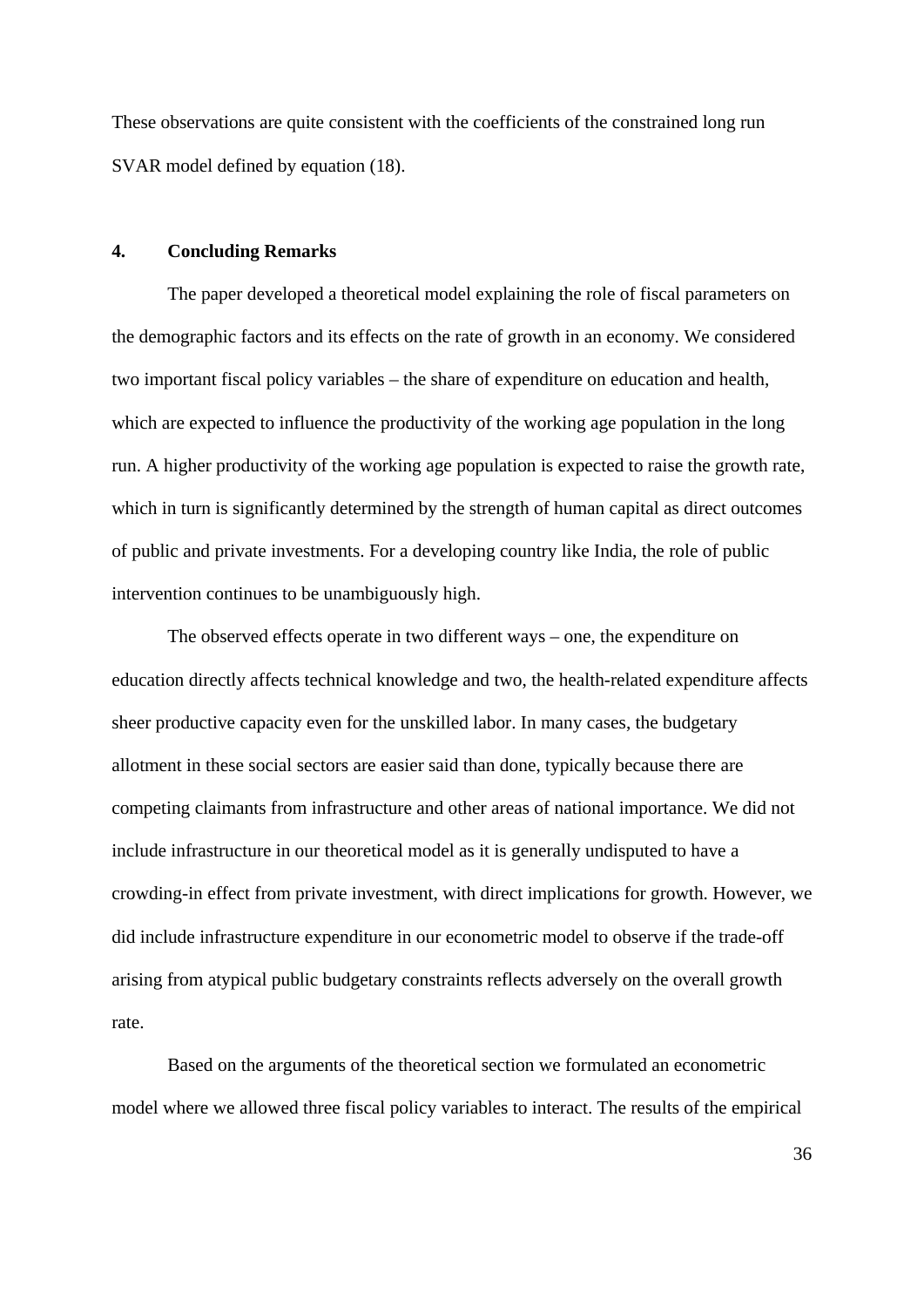section – in terms of the estimated SVAR model and the impulse response functions – show important roles played by the social sector expenditure affecting the rate of working age population with implications for labor force participation. The growth rate is positively affected by the expenditure on education and infrastructure, but not by the expenditure on health. However, expenditures on education and infrastructure negatively affect the working age population, but health expenditure affects it favorably. The intuition should be straightforward. The expenditures on education and infrastructure operate through different channels. A rise in the public expenditure in education creates better opportunities for a larger share of the population to enroll for school and colleges leading to lower work force participation. Conversely, the present spurt of public investment on infrastructure, at least as far as India is concerned, has engendered the scope for the service sector much more than the traditional large manufacturing units. The new industries, if any are also less labor intensive than their predecessors. This implies that despite infrastructure (telecommunication, transport, logistic supports, etc) growth, the workforce participation did not rise significantly. Needless to mention, a number of studies already exist which analyze the sector-specific behavior and should be able to substantiate the empirical results we generate from a different perspective.

Finally, it is possible to extend the present paper by incorporating private expenditure on education, health and capital formation and investigate in greater detail how they interact with the corresponding public expenditures and the implications for the working age population, labor force participation and growth rate.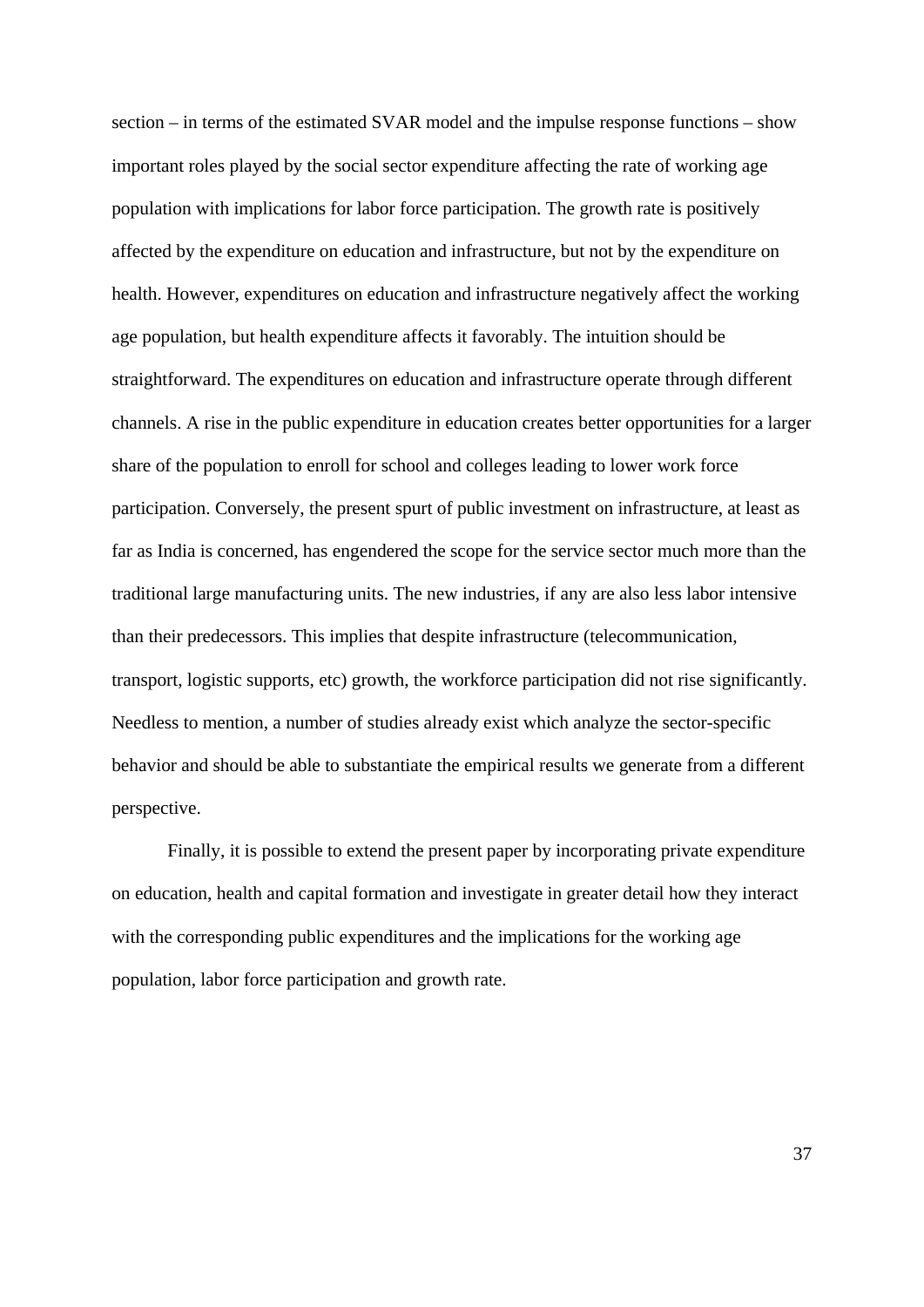#### **References**

Albrieu, Ramiro and Jose Maria Fanelli (2012), On the Macroeconomic and Financial Implications of the Demographic Transition, Paper presented in IX Meeting of the Working Group on Macroeconomic Aspects of Intergenerational Transfers, Faculty of Economics, University of Barcelona, June 3-8, 2013.

Barro, R. (1999) Human Capital and Growth in Cross Country Regressions. *Swedish Economic Policy Review*, 6, 237-277.

Basu, Kaushik (1997), *Analytical Development Economics. The Less Developed Economy Revisited*, Cambridge, Mass: MIT Press.

Das, Pranab Kumar and Saibal Kar (2015), A Study of Demographic and Financial Development in India. In Ramiro Albrieu and Jose Maria-Fanelli eds. *Asymmetric Demography and the Global Economy: Growth Opportunities and Macroeconomic Challenges in an Ageing World*, Palgrave Macmillan, New York.

Dyson, Tim (2008), *India's Demographic Transition and its Consequences for Development*, Golden Jubilee Lecture Series, Institute of Economic Growth, New Delhi.

Government of India (1991), National Sample Survey Organisation, *All India Debt and Investment Survey,* Mumbai.

Government of India (2002), National Sample Survey Organisation, *All India Debt and Investment Survey,* Mumbai.

Government of India (2007), National Sample Survey Organisation, *Unorganised Manufacturing Sector in India: Input, Output and Value Added 2005-06*, 62nd Round, Report No. 526(62/2.2/3).

Government of India (2007), National Sample Survey Organisation, *Operational Characteristics of Unorganised Manufacturing Enterprises in India 2005-06*, 62nd Round, Report No. 524(62/2.2/1).

Government of India (2008), A Report on the Success and Failure of SHG's in India – Impediments and Paradigm of Success, *Planning Commission of India*, New Delhi.

Grossman, M., 1972. "On the Concept of Health Capital and the Demand for Health". *Journal of Political Economy,* 80: 223-255.

Gutierrez, C, P. Paci and B. Park (2010), Understanding the Impact of Economic Shocks on Labor Market Outcomes in Developing Countries An application to Indonesia and Mexico, *World Bank Policy Research Working Paper 5283*. Washington DC.

Gyimah-Brempong K, Wilson M. 2004. Health, human capital, and economic growth in sub-Saharan African and OECD countries. *Quarterly Review of Economics and Finance*, 44, 296-320.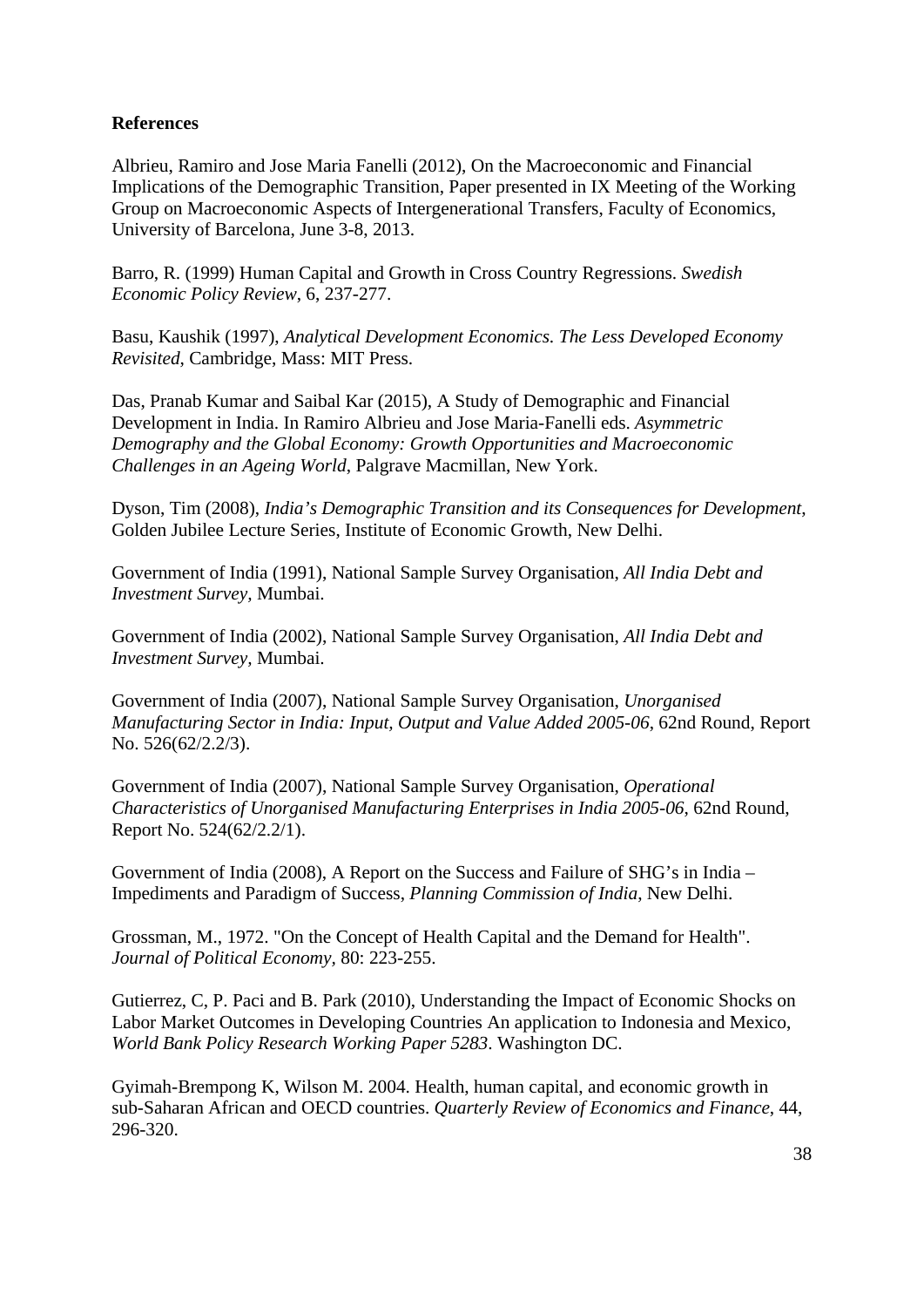Hokayem, C and J. Ziliak (2014), Health, Human Capital, and Life Cycle Labor Supply *The American Economic Review*, 104, 5, 127-131

Itskhoki, O and B. Moll (2014), Optimal Development Policies with Financial Frictions, *NBER Working Paper No. 19994*, Cambridge: MA.

James, K. S. and S. V. Subramanian (2003), Towards a Demographic Transition", *Economic and Political Weekly*, 38, 12-13.

Hamilton, James D. (1994), *Time Series Analysis*, Princeton University Press, Princeton New Jersy.

Kehoe, P. J. (2006), How to advance theory with structural VARS: Use the Sims-Cogley-Nason Approach, *Working Paper 12575*, NBER, Cambridge: MA.

Knowles, S. and P. Owen, (1997), Education and Health in an Effective-Labour Empirical Growth Model, *Economic Record*, *73,* 223, 314-28.

Ladusingh, L. and M. R. Narayana (2011), Demographic Dividends for India: Evidence and Implications Based on National Transfer Accounts, *ADB Economics Working Paper Series No. 292*, Manila: Philippines.

Lee, J. and Strazicich, M. (2001), Testing the null hypothesis of stationarity in the presence of structural breaks. *Applied Economic Letters*, 8, 377-382.

Lutkepohl, H. and M. Kratzig, (2004), *Applied Time Series Econometrics*, Cambridhe University Press, Cambridge, Massachusetts.

Nixon, J. and P. Ulmann, (2006), The Relationship Between Health Care Expenditure and Health Outcomes*, European Journal of Health Economics*, 7, 7-18.

Reserve Bank of India (2012), Database of Indian Economy, Mumbai http://dbie.rbi.org.in/DBIE/dbie.rbi?site=home

Reserve Bank of India (2006), *Annual Policy Statement for the Year 2006-07*, Mumbai

Romer, D (1996), *Advanced Macroeconomics*, McGraw-Hill, NY.

Sims, C. A. (1980), Macroeconomics and reality, *Econometrica*, 48, 1-48.

Stock, J. H. and M. W. Watson (2001), Vector Autoregression, *Journal of Economic Perspectives*, 15, 4, 101-115.

Visaria, L (2009), Demographic Transition in India, in: Yogesh Atal Ed. Sociology and Social Anthropology in India, *ICSSR survey of Advances in Research*, Pearson, New Delhi.

World Bank (2012), *World Development Indicators*, Washington DC. World Bank.